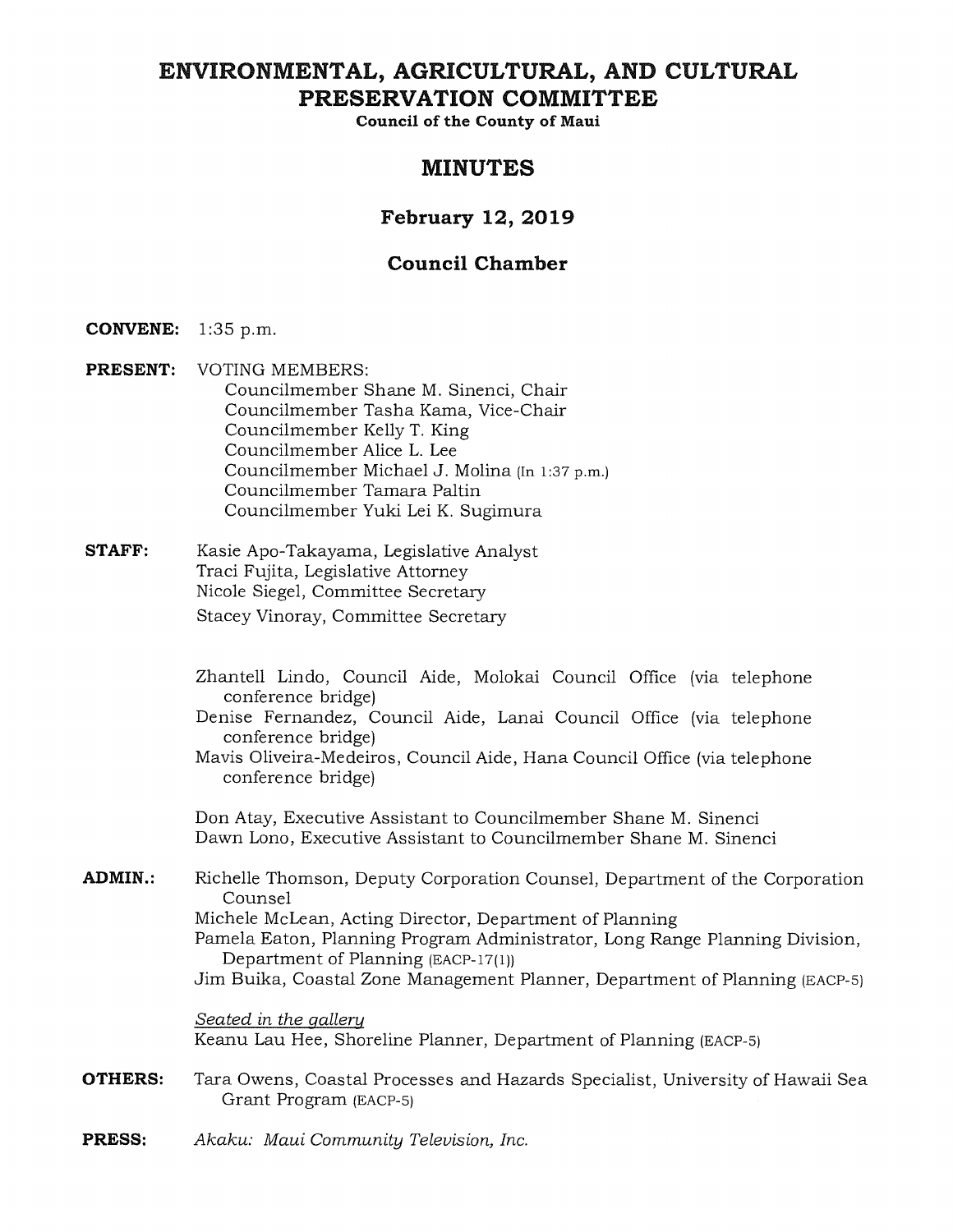### **February 12, 2019**

- CHAIR SINENCI: . . . *(gavel) . . .* Aloha. The Environmental, Agriculture, and Cultural Preservation Committee meeting of February 12, 2019, will come to order. I'm Shane Sinenci, the Chair of the Committee. May I please request that everyone disable cell phones, and noise-making devices, please? I'd like to introduce our Committee Members, Vice-Chair Tasha Kama.
- VICE-CHAIR KAMA: Aloha, Chair.
- CHAIR SINENCI: Kelly King.
- COUNCILMEMBER KING: Good afternoon, Chair.
- CHAIR SINENCI: Member Alice Lee.
- COUNCILMEMBER LEE: Good afternoon, Chair.
- CHAIR SINENCI: Good afternoon. Member Michael Molina is excused and is en route. Tamara Paltin.

COUNCILMEMBER PALTIN: Good afternoon, Chair.

- CHAIR SINENCI: Good afternoon. And Yuki Lei Sugimura.
- COUNCILMEMBER SUGIMURA: Good afternoon, Chair.
- CHAIR SINENCI: Good afternoon. Today, we have the Department of Corporation Counsel representative, Richelle Thomson; Administration representatives Pam Eaton, in the gallery, and Jim Buika. We also have Tara Owens of the Coastal Processes and Hazards Specialist of the University of Hawaii.

MS. OWENS: Aloha.

CHAIR SINENCI: Aloha. For staff today, we have Traci Fujita, Kasie Apo-Takayama, Nicole Siegel, and Stacey Vinoray. Today, we have EACP-5 on Beach Erosion, Sea Level Rise, Storms, and Flooding Impacts on the County Infrastructure. We also have EACP-17(1), Matters Within the Committee's Subject Matter Jurisdiction (Countywide Policy Plan and Maui Island Plan). For individuals testifying in the Chamber, please sign up at the desk just outside the Chamber door. If testifying from one of the remote testimony sites, please sign up with the District Office staff. Testimony will be limited to the items listed on the agenda today only. Pursuant to the Rules of the Council, each testifier will be allowed to testify for up to three minutes per item. Also pursuant to the Rules of the Council, please advise the Committee when you testify you're a paid, if you are a paid lobbyist. When testifying, please state your name, and any organization you may be representing. The Chair would also like to recognize Member Mike Molina.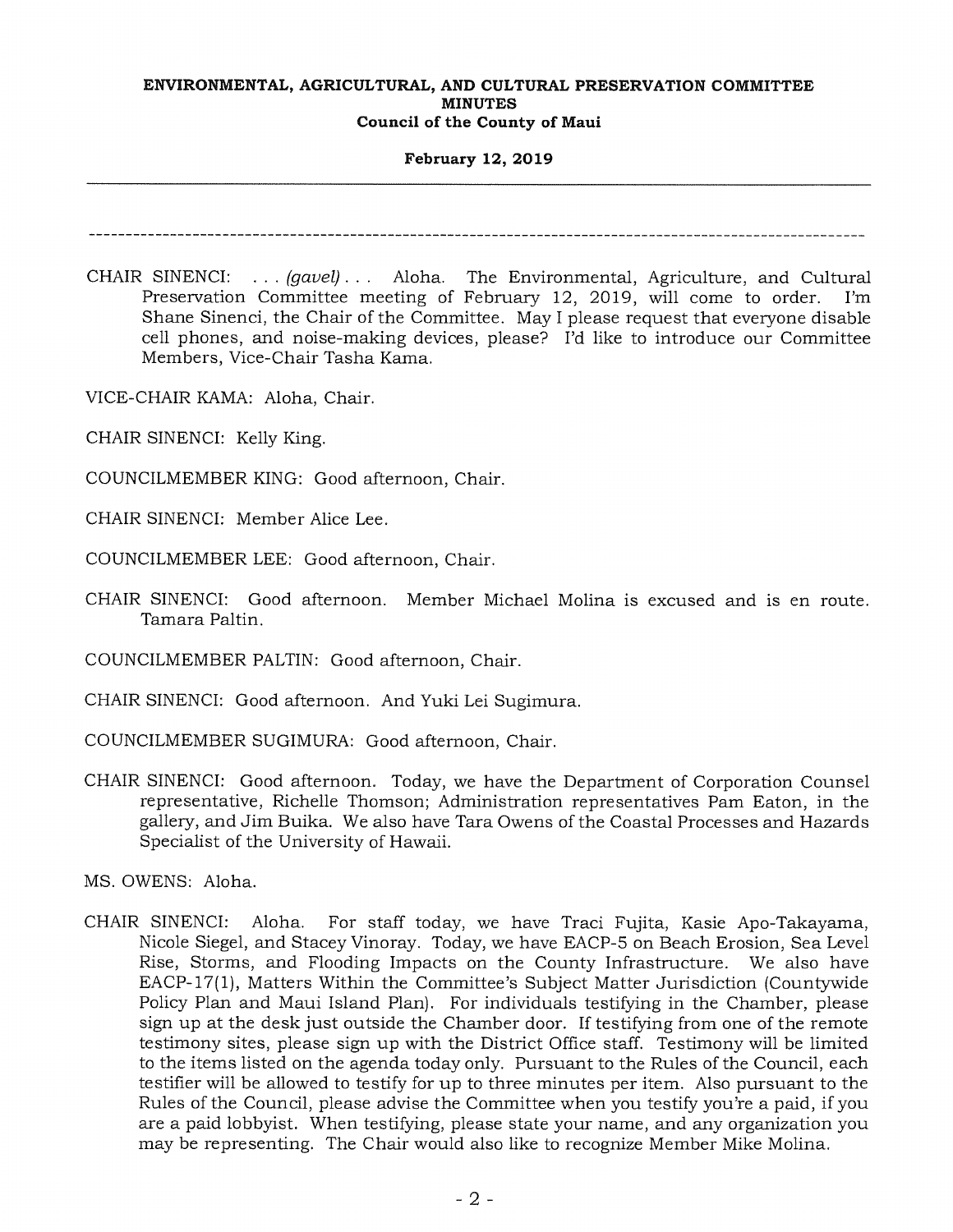### **February 12, 2019**

COUNCILMEMBER MOLINA: Thank you very much, Mr. Chair.

CHAIR SINENCI: Thank you for coming. Staff, do we have any testifiers at this time?

- MS. FUJITA: Chair, there is no one waiting to sign up to testify, and there is no one waiting at the District Offices to testify.
- CHAIR SINENCI: Thank you. Members, seeing that there are no individuals wishing to testify, without objection I will now close public testimony.

COUNCILMEMBERS: No objections.

CHAIR SINENCI: Thank you.

# **ITEM EACP-5: BEACH EROSION, SEA LEVEL RISE, STORMS AND FLOODING IMPACTS ON COUNTY INFRASTRUCTURE** (CC 17-124)

CHAIR SINENCI: The first item we have is Beach Erosion, Sea Level Rise, Storms, and Flooding Impacts on the County Infrastructure. Members, today we have, we will be receiving information from individuals with the University of Hawaii Sea Grant program, and the County's Department of Planning, who have studied our shoreline and beach management issues. Your Chair has invited these individuals to provide us with some context in this area. For purposes of future discussions, your Chair may be also considering inviting County departments with infrastructure at risk because of beach erosion, sea level rise, storms and flooding, such as the Department of Environmental Management, whose wastewater treatment plant in Kahului sits in a vulnerable location. Or, the Chair might invite the Department of Parks and Recreation, whose facilities, such as the Baldwin Beach Park restrooms, have been particularly impacted by erosion. We will first start with Ms. Tara Owens, then continue on to Mr. Jim Buika from the Department of Planning. Members, as noted on today's agenda, Tara Owens is a Coastal Processes and Hazards Specialist. In that capacity, she has specialized knowledge about the hazards and challenges in, that we face in the County's coastal areas. If there are no objections, your Chair would like to designate Ms. Owens a resource person pursuant to Rule 18(A) of the Rules of the Council.

COUNCILMEMBERS: No objections.

CHAIR SINENCI: Thank you. Ms. Owens, please proceed with the presentation

# . . . *BEGIN PRESENTATION. . .*

MS. OWENS: Thank you, Chair, and thank you, Councilmembers, very much for the invitation today. We always appreciate the opportunity to come share with Council the, the information that is available to you, and serve as resource people. I'm, Jim and I are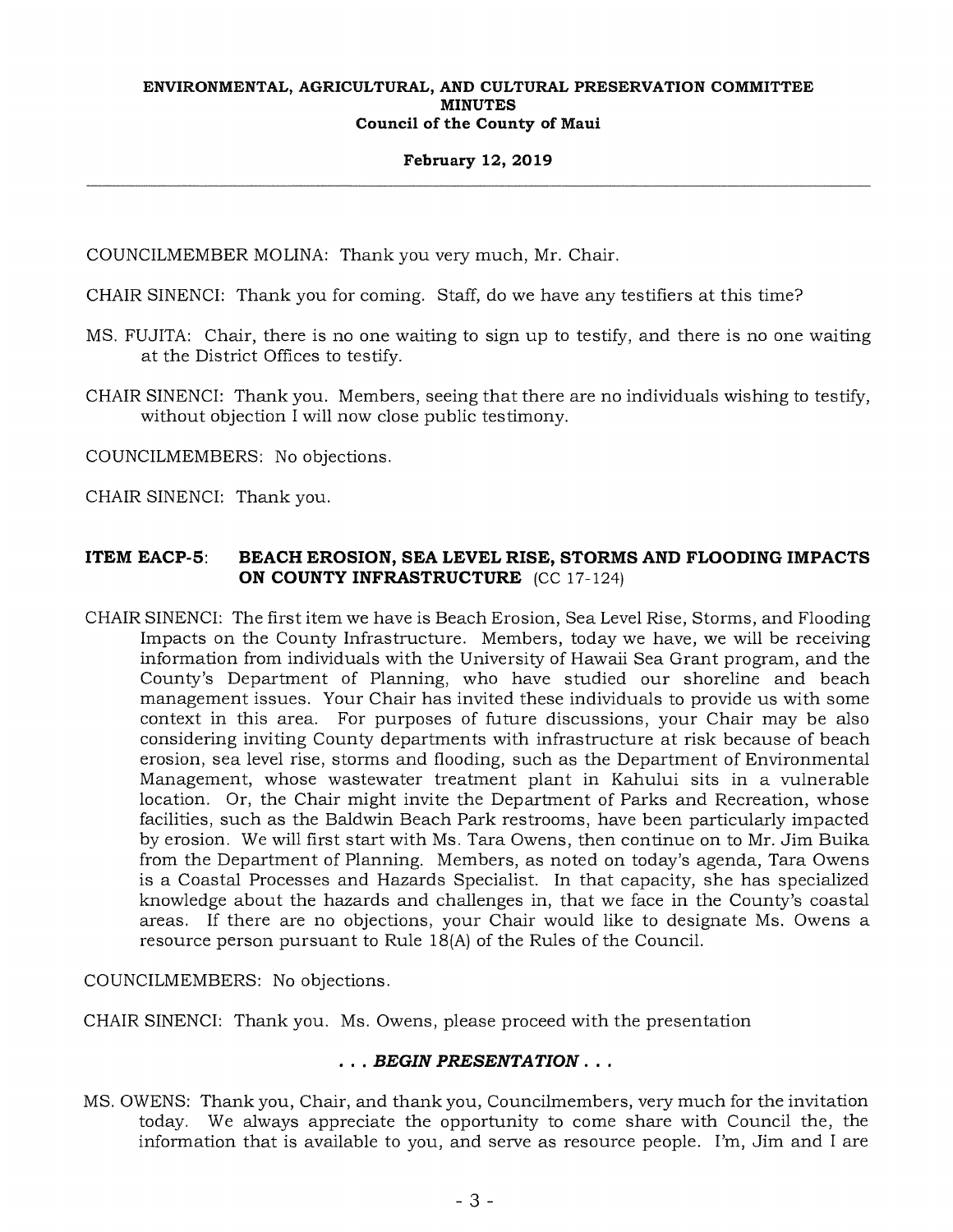**February 12, 2019** 

going to tag team a little bit today, so I'll start off giving some background information, and then Jim will conclude with some perspective from the, the Planning Department. For those of you who haven't yet had the opportunity to get to know me, just so you understand my role, I work for the University of Hawaii Sea Grant program, and we have a cadre of coastal hazards specialists throughout the State. My program is based at UH Manoa, but I live and work here on Maui, and I'm in a cost share position with the County, actually. So the County, through the Council's budget, funds a percentage of my position each year to keep me here as a technical liaison to the County. So I serve the Planning Department, but also the commissions, the councils, and the community in that role. I wanna start off today, the topic was infrastructure. So what I usually like to do, with respect to erosion and sea level rise, is show some examples of what is happening right now, what we're facing on the ground. And so I've kind of focused some of those examples this time on infrastructure, but public infrastructure. But we have examples all around Maui of both public and private infrastructure and development that are impacted by these coastal hazards issues. So here's one example, this is South Kihei Road, right across from the Kihei Youth Center, that area. And, so what you see here, is that the high wash of the waves is becoming very, very close to the road itself. The picture up in the corner, the inset there, shows you a time when we have high tide and high waves, how the roadbed itself periodically is exposed to those waves. So this is one area that is an erosion hot spot that will likely be a concern in the near future. And so we would like to think about proactively addressing this before it becomes a true emergency. I just went and snapped this shot the other day during our storm conditions, Sunday afternoon/evening, and the ocean was pretty angry down in Kihei. So this is right, right around in the same area, and luckily we weren't having really high tides, but, at times in Kihei, when we get a combination of high tides and waves, we really see that the road is very vulnerable. The, the Chair just mentioned, in his intro comments, the, the pavilion and the restroom at Baldwin Beach. So this is a photograph of the pavilion in late summer. The end of summer is typically when we reach the peak of erosion at the east end of Baldwin Beach in the area that's sometimes referred to as "the cove." The reason for that is we have trade winds blowing from, you know, March or April through September timeframe from the east, and so they create currents that push sand to the west, toward the Baby Beach end. On top of that, the existing revetment at the old limekiln revetment, it, it's a manmade structure that interrupts sand transport along the, the shoreline there. So it exacerbates the erosion on the downdrift side, which is right here in the cove area. So by the end of the summer, we get, sometimes up to 100 feet of shoreline recession. And then when the first northwest winter swell's coming in, come in from the opposite direction, we typically see this type of flooding in the pavilion, which pushes sand and over washes sand into the pavilion. . .and has, in, in years past, started to undermine some of the infrastructure there. You probably know also, in previous years, I think it was 2011, the old comfort station itself went into the ocean and was demolished and cleaned up by the Parks Department. So this, this is an ongoing concern. Many of you familiar, too, with many of the parts of the highway out to the west side, that are vulnerable to erosion and high waves, especially if we have a combination of high tides and high waves. So this is in August 2012, when the State Department of Transportation was constructing a new sea wall to protect the road from erosion. And this is when our community really began to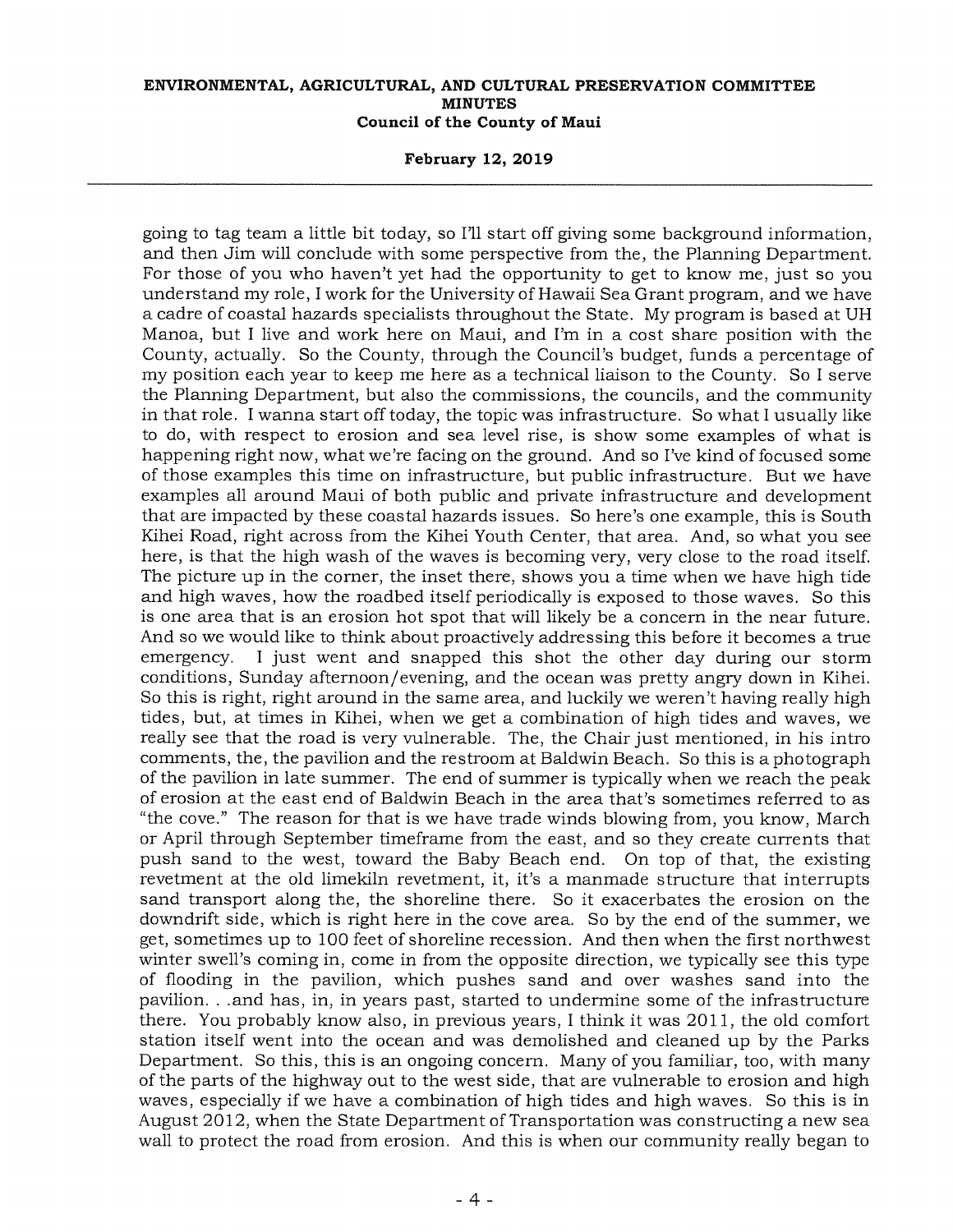**February 12, 2019** 

become aware of some of the challenges and issues with this type of response to coas..., coastal erosion, since sea walls are really considered a last resort, and can have, have a range of consequences, including loss of beach. But one thing I like to point out is, this is post-construction, so you can see the completed sea wall there. But, but one thing that's still evident, is that in spite of the wall, which, which does serve to sort of hold the line and, and at least temporarily stop the erosion, we still have periods of over wash into the road during swell seasons, and especially if we have high tides, and the road is still very vulnerable in spite of these attempts to protect it. Here's another example of road-type infrastructure that's currently experiencing some impacts from high waves, erosion, and also inland flooding. So this is Kaopala Bay, on the west side, so this is the local road there that is under County Public Works jurisdiction. And so this is currently an area where the Planning Department and Public Works are trying to determine what is the best solution for protecting the road. This is an, this is an example of more a private infrastructure, but I point this out because this is, this is Kaanapali Beach Club on the west side. There has been sev..., severe erosion at this site in the last few years, but right here is a shoreline access to the shoreline, there is a restroom, and prior to this photograph being taken, there was a shower, and the continuation of the shoreline access walkway there that was, had to be removed in response to the erosion there in 2016 and 2017. This is that same site looking from the ground, so you can see the people in the background. We have a, an erosion scarp here that's about 10 feet in elevation. This was after the 2015 and '16 El Nifio conditions, which increased sea level ri..., sea levels regionally here and, and caused a lot of erosion that we're still recovering from. These are the conditions now today. There has been temporary erosion mitigation installed. This is a geotextile fabric blanket that was draped over the bank, backed by some sandbag-like materials to mitigate the erosion while the property owners assess and pursue a long-term solution. So, that's an ongoing story. But, so those are just a few examples of, some of the types of impacts we see, and the long story short is that Statewide, all of our shorelines, with a few exceptions, are experiencing erosion. So on Maui, it's about 85% of our shorelines are eroding or retreating over the long-term. And on Maui, compared to Kauai and Oahu with also lots of sandy beaches, we have the highest rates of erosion and the highest percentage of beach loss. In most cases, those losses of beach are correlated to the use of shoreline armoring. This is just an example of one of the erosion maps we have available, so all of the sandy beaches for Maui have been mapped like this. This is for the Baldwin Park area, so the area where the pavilion is. The red bars on this map show you the magnitude of the erosion. So the larger the bar, the larger the erosion rate. And this is looking historically through time, not factoring in the future conditions, but just looking at past trends from the early 1900s to the present. These maps were developed by UH and are used by the County for our shoreline setback policy. So more on that in a minute. Basically, there are three factors that contribute to erosion. And I know the one that's really of interest these days is sea level rise. So, sea level rise is a, is a long-term, ongoing, chronic issue. And as sea level rises, our beaches narrow, and our shorelines retreat in response. So, that's a major factor in some of the conditions we see. But also, of course, as you know, living on Maui, we have seasonal wave conditions, like our winter north swell, or our summertime south swell, that can also lead to erosion. And what we're seeing now is that because of this long-term chronic erosion, our beaches are getting so narrow, that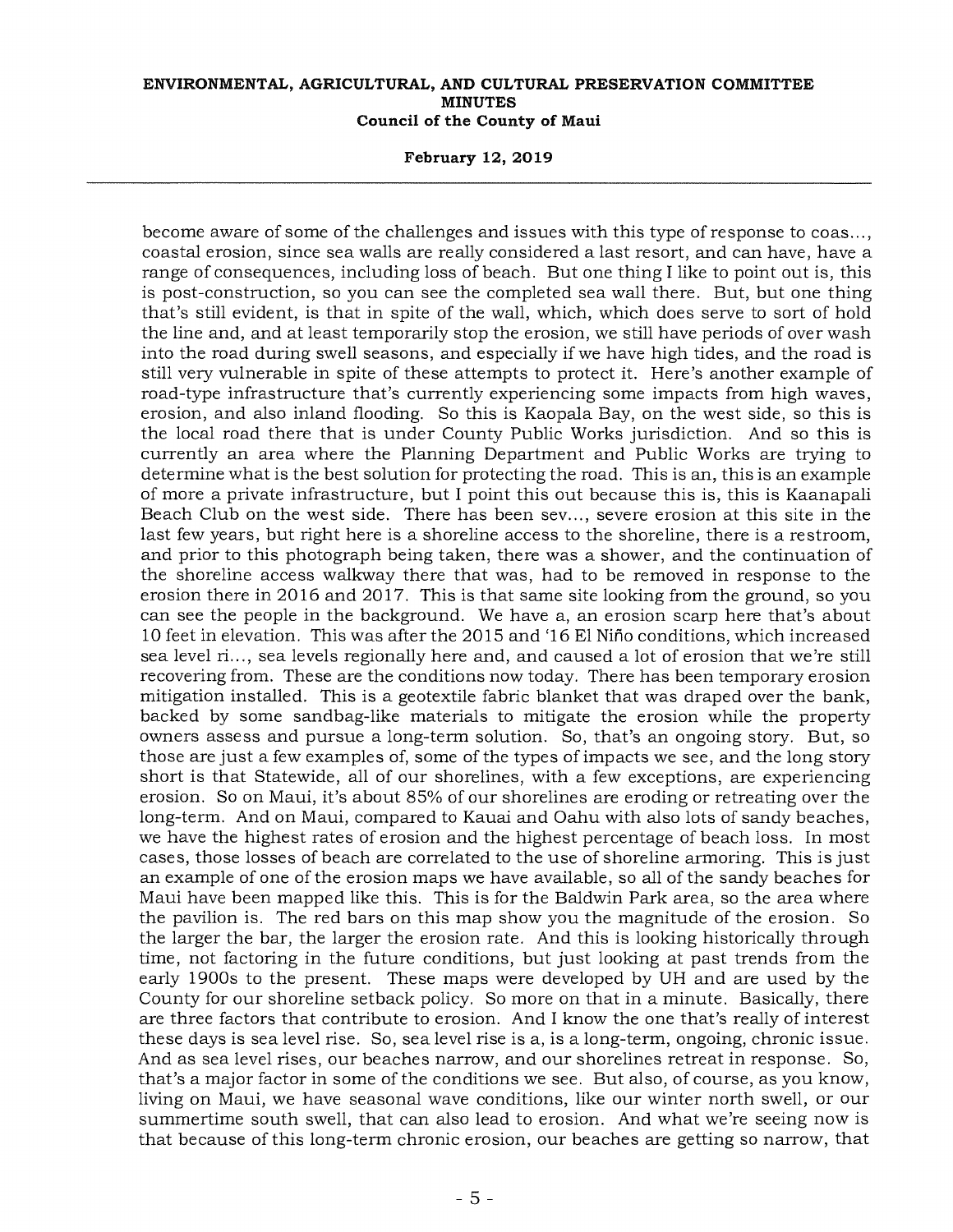**February 12, 2019** 

there's no longer enough buffer in the system. You know, the beach buffers, buffers the land behind it from the waves. And, as those shorelines narrow and degrade, that buffering system no longer serves its purpose. So these seasonal conditions, or periodic storms that come along, like the one we just had, tend to have some pretty extensive impacts. And then, on top of that, there are things, human interventions, that we've employed along the way that exacerbate the problem; things like mining sand from beaches in the past, which was done heavily at Baldwin Beach on the north shore, and also building sea walls that impound sand and cause additional erosion to adjacent properties. And so what we're starting to see is a combination of these things. Sometimes, when we have higher sea level rise as a result of king tides, these are our seasonal high tides, plus swell events, we're starting to see that. . .a glimpse of the future. These types of things, where the wa..., waves were over-washing the highway, are going to become probably more and more frequent until it becomes a, a permanent condition. But we're doing a lot Statewide to, to try to address the issue and at least it's kicking off a lot of conversations in our communities, at the very least. So, fortunately, in 2014, the Legislature got involved and passed Act 83. And then they built on that in 2017 to pass Act 80, Act 32. These are now referred to as the Hawaii Climate Change Mitigation and Adaptation Initiative. And ther..., lots of stuff is going on, but initially the main focus was to develop the Hawaii Sea Level Rise Vulnerability and Adaptation Report, which we now have. It was adopted in 2017, at the very end of the year, December, by the State Climate Commission. And that report set out to assess vulnerabilities to coastal hazards with respect to sea level rise and provide recommendations for improving resilience. So now we have this report, and what goes along with this report, is new modeling and mapping of the sea level rise exposure of our lands. So, the State Climate Commission actually commissioned UH to do this new sea level rise modeling, and so I want to show you conceptually what that looks like, and then I'll show you some real examples. So the Statewide Sea Level Rise Report says that we're expecting, we use 1 feet, 1 foot of sea level rise as the present to near-term scenario. So this is kind of what the conditions look like right now today. And then 3 feet of sea level rise, or 3.2 feet of sea level rise, as the scenario for possibly as early as the second half of the century, so 2050, 2060, possibly later. One thing we know is that these, these thresholds, 1 foot, 2 feet, 3 feet, are, are at this point, given the latest science, very conservative estimates of what we may be facing. But the most uncertain thing right now is the timing, but it looks, based on the best available science, that we could see 3 feet as early as mid-century. So, the State recommends, the Climate Commission recommends, planning for 3 feet now, and possibly using higher thresholds for critical infrastructure that have really long life spans and, you know, maybe lower risk tolerance. So roads, and wastewater facilities, water facilities, et cetera. So, UH developed three new models, and we have this amazing, really high-resolution set of models and maps now for our State that don't exist everywhere. The first model we refer to as "passive flooding," or "still-water flooding." So this means, as sea level rises, just, it's kind of like filling your bath tub. You raise the water level. Some water will seep in from the ocean side, some water will bubble up through the ground, so groundwater inundation. And that is represented in this passive flooding model. They've also modeled high waves on top of sea level rise. And that's really important for Hawaii. So, some places in the world, passive flooding kind of really represents the hazard, but as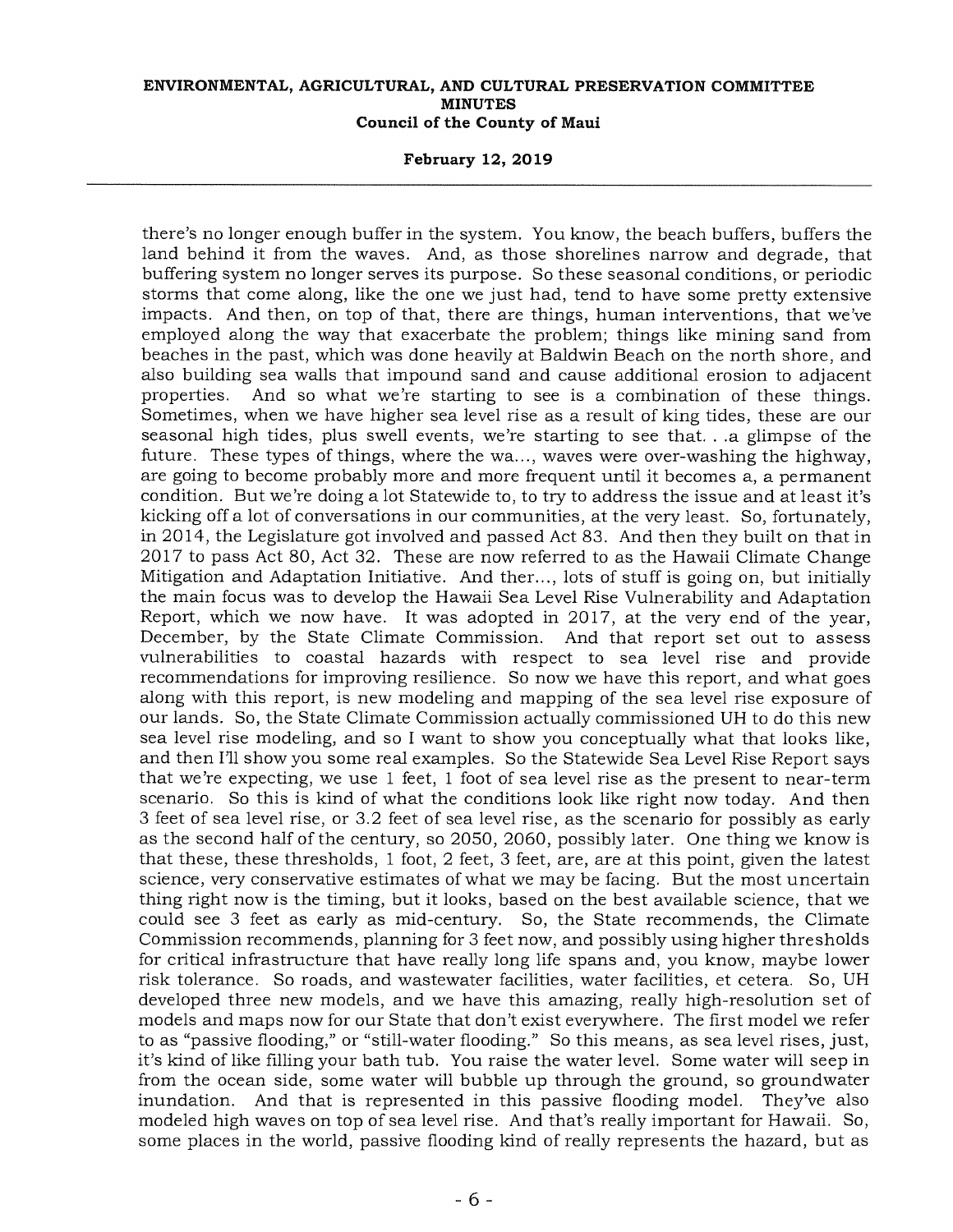**February 12, 2019** 

you guys know, here, during our seasonal high-wave events, if you raise the sea level just a little bit, and you add waves on top of that, then we see much more horizontal inundation, and that leads to erosion and impacts. So they've modeled annual highway flooding as well. And the third and final model is looking at projections of erosion with sea level rise. And so each of those layers are combined to ultimately form what is referred to as the "Sea Level Rise Exposure Area," or we call it the "SLR-XA." The 3.2 foot SLR-XA. So this is a composite of these three models. So here's some examples of that. This is Kealia Pond area, and this is going into the Hawaii Sea Level Rise Viewer, which is a companion to the report. And I can actually live demo that in a few minutes, it's of, of interest. Because one, the one thing I'd like everybody, especially Councilmembers and the community, to take away is that this Viewer is there. You can go to the Viewer, use the Viewer, zoom into any area of interest. If you have one particular type of infrastructure that you're interested in, the wastewater facility, whatever it may be, you can zoom there, and you can look at these sea level rise exposure layers and use them in any County decision making. So, this is passive flooding, so this still-water flooding at Kealia Pond, so this is a good example of where you'll see that. Kealia Pond is a, a wetland already, so, low-elevation land, and the water comes up through the ground, and it comes from oceanside. So you, you guys are getting used to seeing this now, where the entry to Kealia Pond is flooded with water. This can happen even in the summertime, when there's no rain, because the water is coming up through the ground with, especially during the summer high tides. And then annual highway flooding, this is a screengrab from the Sea Level Rise Viewer of the Olowalu and Ukumehame area. So you can see some of these blue areas, this shows where there will be future flooding from seasonal high waves with, in, com..., combined with sea level rise. So, you know, this, the example I showed earlier of the highway a couple of years ago when we had our summer king tides, is a good example of that. And then finally, we have the erosion model. So this comes in the form of these colored lines, and you can see the colored lines represent erosion with half a foot of sea level rise, 1 foot of sea level rise, 2 feet of sea level rise, and 3.2 feet of sea level rise. So the red line is the, the 3.2, the projection of erosion with 3.2 feet of sea level rise. And of course we have lots of examples of, you know, what, what erosion looks like. So this is the website, if you ever want to explore further, you can go to Hawaiisealevelriseviewer.org. This is what the site will look like when you go there. I'm just gonna do real quick, a demo, because I'd really like everybody to be comfortable with using the Viewer. So if you go there, the first thing that I always do, right here, there's a little blue link. You can click "view full-screen map," makes it easier to see. And you can then quickly zoom to any area either by using your mouse and your scroll wheel or you can go to Maui. And, let's say, let's go to Baldwin. You get to an area really quick. And then go to "base maps," turn on "satellite" so you can orient yourself better. And then here's the exposure layers. So here it refers to as the "sea level rise exposure area." So you can click on "3.2 feet," and you see what you get. And you can zoom in and look at any particular location. Now one other thing I would really like to point out is that this is the composite layer. But in some cases, erosion is a bigger issue. And in other cases, high wave flooding is going to be a bigger issue. So, if you like, you can actually look at the individual models. So here we are, we can turn on the 3.2 feet sea level rise annual high wave model. So now we're just looking at the wave model. Or, we could turn that off, and open the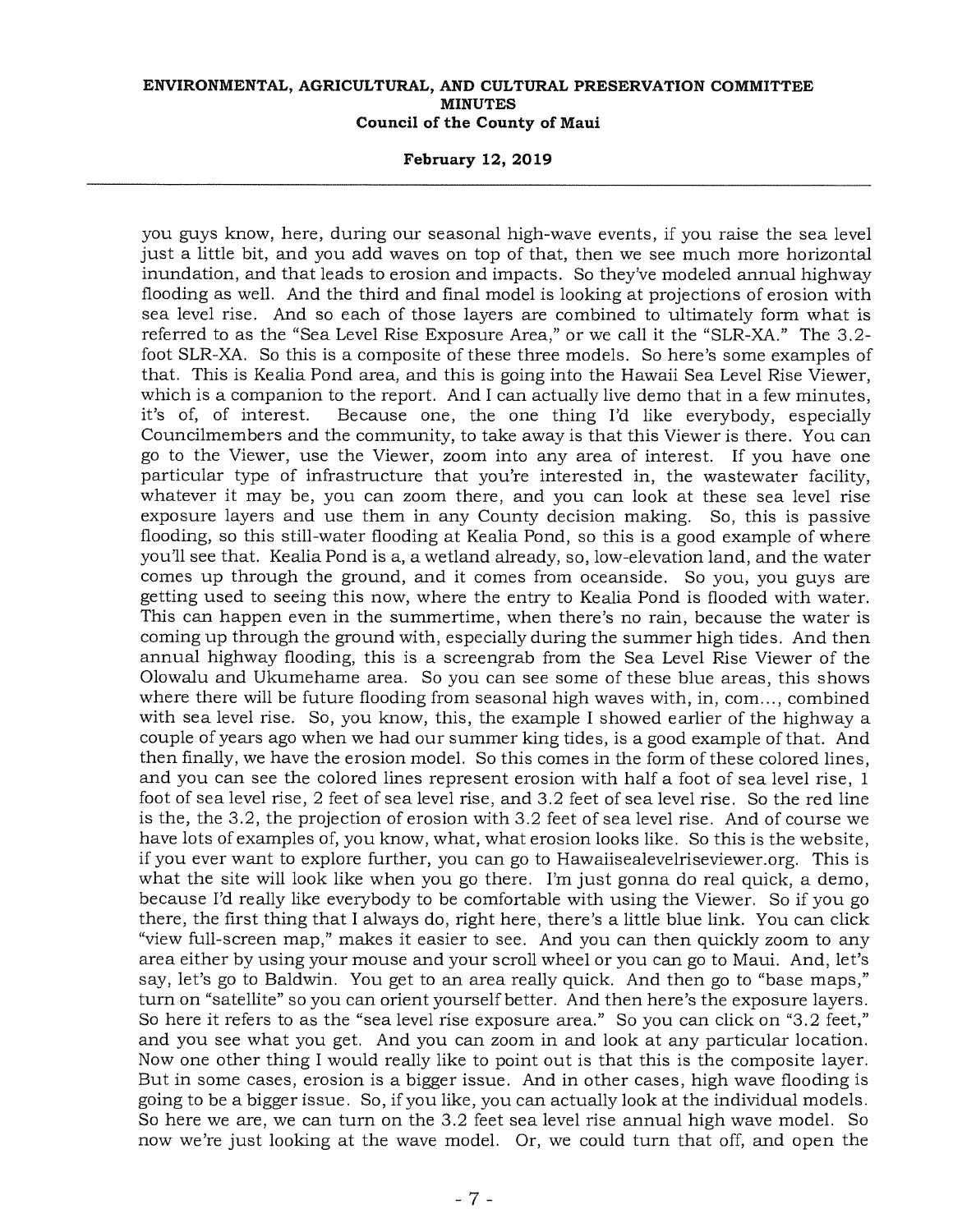**February 12, 2019** 

erosion model, and click on 3.2 feet and look at the projections of erosion. So these are the individual models. You can look at them combined or separately, and you'll get different information by looking at them that way. So if there's ever any questions about how to use this, or what the models mean, or the assumptions, or any background information, you can always give me a call. Let's see. . .Uh-oh. . . .Now, just some quick summary results from that Statewide Sea Level Rise Report and ana..., analyzing that new exposure data, those models we have. This shows you the acres of land per island that fall now within that sea level rise exposure area. So, for Maui, it's 3,000 acres, and you can see Molokai and Lanai are, are parsed out separately here. So, a, a whole lot on, on Molokai as well. This is miles of road for each island within the sea level rise exposure area. So, for Maui island, it's almost 20 miles of road fall within the sea level rise exposure area. And we've analyzed it. Most of that, a big portion of that, is in West Maui. And then finally, this is somewhat of an estimate of economic loss. However, it's limited to the value of the land and the structures on the land. This does not include the value of infrastructure, like roads and other facilities, which would probably raise this number enormously. But just the land and structures is about \$3.2 billion for Maui, \$280 million for Molokai, and \$10 million for Lanai. And, of course, you can see, based on high density and lots of development on Oahu, the figures are, are understandably higher there. Some of what we're doing with this information now is working. . .I get to. . .it's really great 'cause I'm now really cooperatively working with the Long-Range Planning Department as we try to integrate this information into the community planning process. So that actually started with Molokai. As the Molokai Community Plan process was going forward, we did not yet have the Statewide Report and the Viewer. But we did have information about sea level rise and coastal hazards. So, for the first time ever, the Molokai Community Plan actually has a whole chapter dedicated to coastal hazards. Of course, the information is evolving, and so are our planning strategies. So for West Maui, I was able to work with the Planning Department on writing a technical resource paper dedicated to climate change and sea level rise, which is on their website at "we are Maui." And. . .so you can get more specific information about West Maui. But I want to point out, since we're talking about infrastructure, here are a few of the planning strategies that we identified in this resource paper, which includes conducting detailed vulnerability assessments for existing critical infrastructure. So, we looked at those economic figures, but they were only for land and buildings, we really do need to take a look at all of our infrastructure, and try to understand their vulnerabilities. . .you know, monetize that, and think about the adaptive solutions as we go forward. We also suggest commissioning additional sea level rise modeling for 6 feet or more of sea level rise for critical infrastructure. So, the modeling was not done for 6 feet of sea level rise. But, the Honolulu Climate Commission and the State Climate Commission is suggesting that, again, these highvalue, long-lived, low-risk tolerant structures, probably consider higher levels of sea level rise. . .and integrate sea level rise into capital improvement planning for public facilities, and inventory waste water systems. That could be private and public affected by sea level rise. That's just a few of the strategies, there are more in the Report. And then finally, try to get through this really quick, but everybody always asks, well what do we do? So this slide is meant to kind of show you the range of options we have. There aren't that many tools in the toolbox, and we're all trying to put our heads together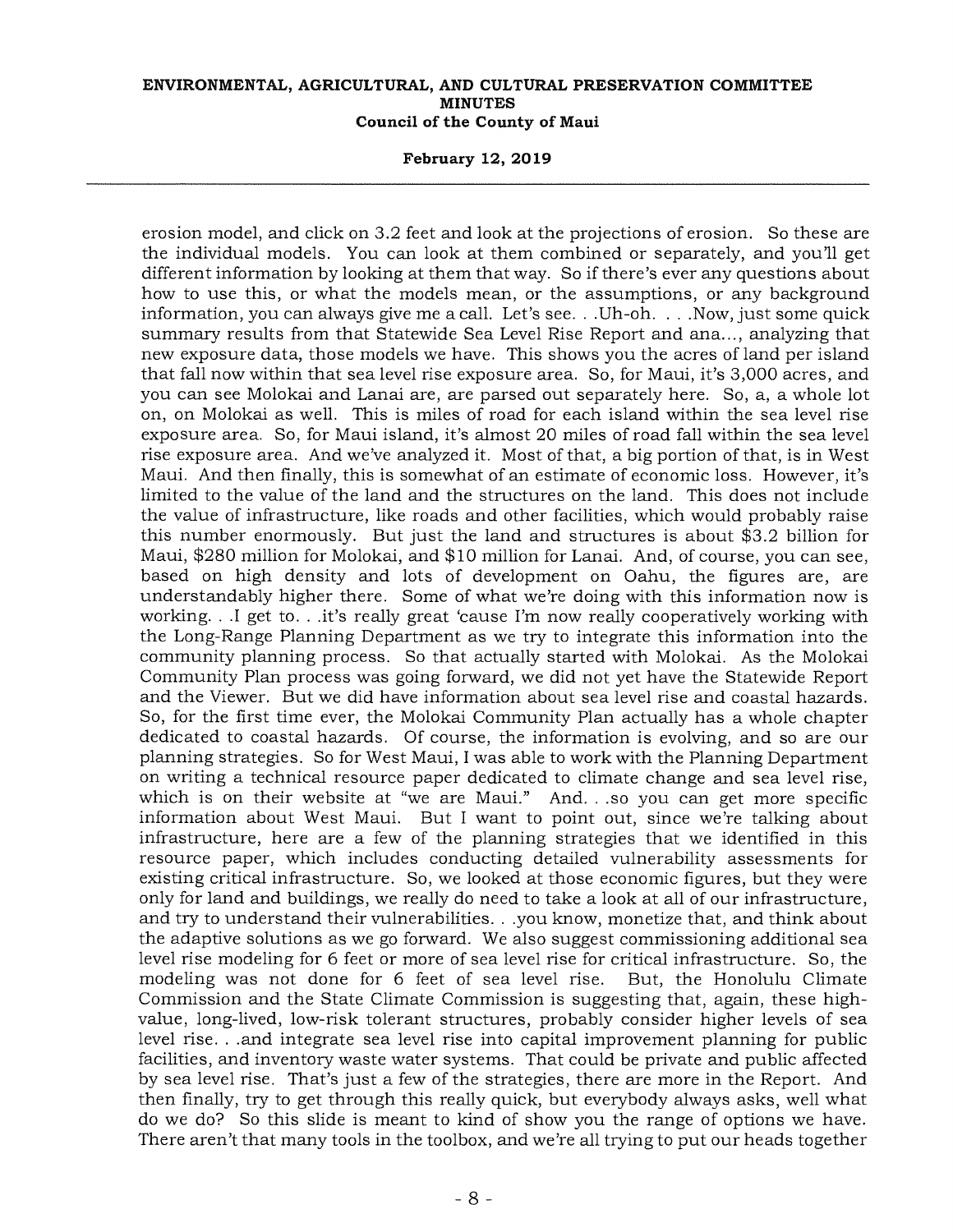### **February 12, 2019**

to, to think about what the tools are and how to use them most wisely. But this is my version of that. From one end of the spectrum is do nothing and let things fall into the ocean, which is not an ideal in most cases, to the other end of the spectrum, which is, you know, building permanent armoring, knowing that that, of course, has...comes with severe consequences. And so, from a coastal management perspective, it's the things in between that are kind of considered the preferred strategies. But there is never a one-size-fits-all solution and every site really has to be looked at and analyzed for conditions, and then potential responses as well.

So, a little on this, I'm gonna talk, just real quick, about setbacks, I'm gonna show one exa..., example of armoring on County infrastructure, and then an example of dune restoration, and then I will turn it over to Jim. So I do want to point out, Maui was the first County to establish erosion-based setbacks, that was in 2003. At the time, it was very, very progressive and proactive. But, we now have much more information about these future conditions with sea level rise. So this is how it works. We have a formula, it's 50 years, which at the time, was suggested to be the life expectancy of a structure along the shoreline, times the annual erosion hazard rate. This is based on those maps that I showed, this is historic erosion only. Plus, a, a factor for a minimum setback. So if your erosion rate was 0, you'd have 0 times 50, which would be 0, plus 25 feet. So in some cases, you could end up with a small setback, around 25 feet. So obviously, now with the information we currently have, there's an opportunity to refine this, and consider sea level rise in the formula. And the Department was working on that for a number of years, and then it got put on hold, because we knew the Sea Level Rise Report was being developed with a new erosion model. We now have that erosion model, it's the red line I showed you in the Sea Level Rise Viewer, and so the Planning Department has proposed changes to the shoreline, shoreline rules, which would adopt that red line as the new erosion setback. So, I'll leave it to the Department to elaborate on that further, if, if there are questions. And, and backed up by this proclamation was passed, or issued by the Mayor in February of 2018, so it's been almost a year now. And one of the things that was suggested in this proclamation, well, it accepted the Statewide Report, recognized the 3.2-foot SLR-XA, and said, one of the things we should do is consider amending the shoreline rules to incorporate sea level rise and to the determination of setbacks. So that was one of the drivers. And then this Council, or the last Council, passed a companion resolution to this. And, since we're focusing on infrastructure, I just wanted to show one example of how responses have gone. This is, as you guys probably know, the Kahului-Wailuku Wastewater Treatment Facility. This photograph was taken around 2011. This was the existing rock revetment that was built at the time that the facility was built. But the remaining shoreline, the, the rest of the shoreline remained unarmored, and has fairly high rates of erosion. So, before my time, I came here into this role in 2010. Prior to that, decisions were made by the County to go ahead and armor this shoreline to protect this critical facility. But, there was a lot of mitigation that went into the process. So this is actually as the infrastructure was being built. The original proposal was to continue this revetment along the same line, right out here, actually in, almost essentially in the water. But, ultimately through the EIS process, a decision was made was to push it as landward as possible. So these are the injection wells you see here along the shoreline. And, what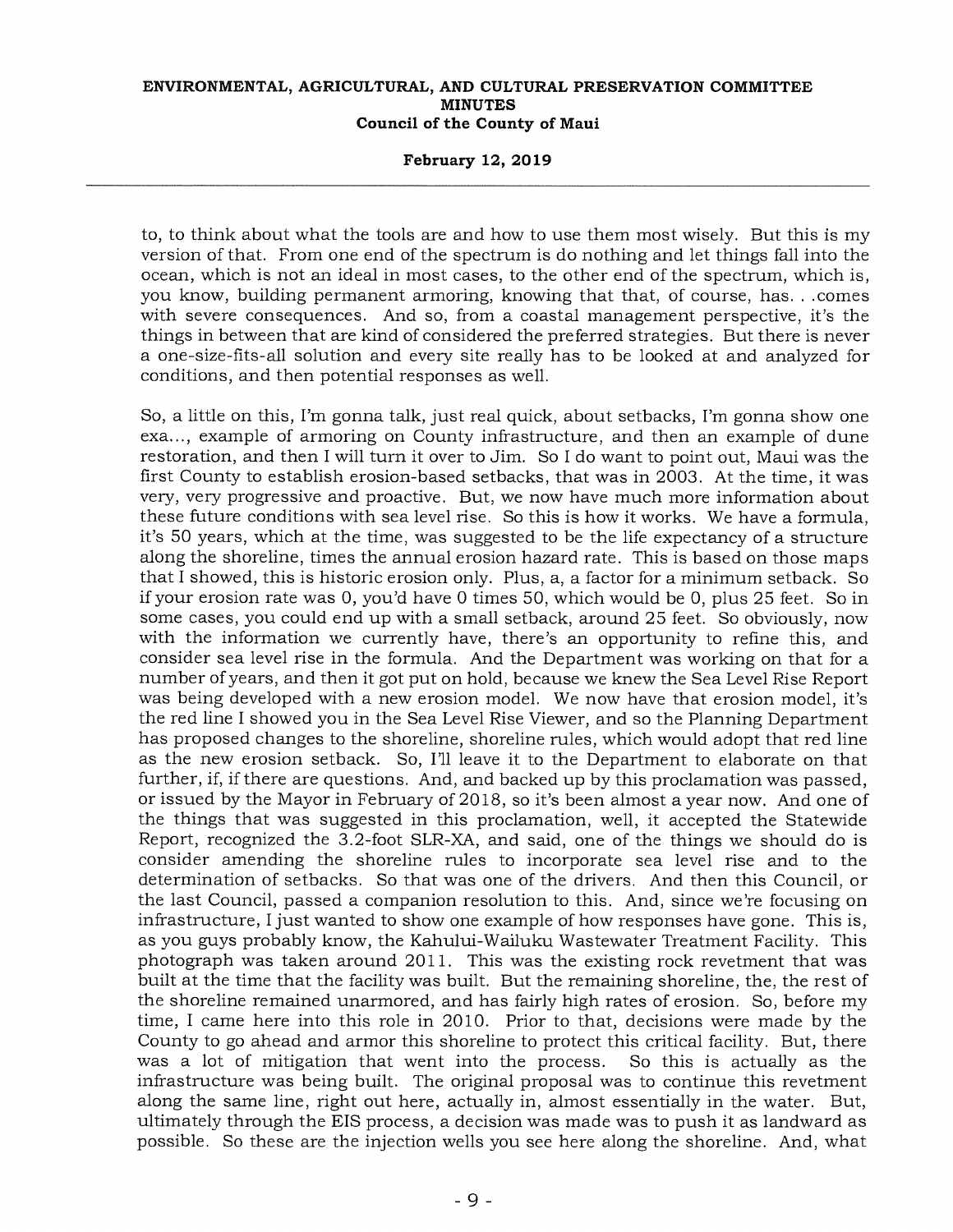### **February 12, 2019**

was done, was a rock revetment was buried in the sand and the beach. So this was trenched out, excavated, the rocks were put in the trench, and re-covered with sand. So if you go to the shoreline today, you can't see the revetment. However, erosion will continue, and one day, that rock revetment will become exposed. We did the best we could. Along with that project, and one of the things we were able to do that I, you know, it's, it's kind of one of those things, you make the best of the situation. So we embarked on a dune restoration project there to at least help strengthen the stability of the beach and hopefully reduce erosion going forward. So there were a lot of invasive vegetation that were removed, and we replaced that with these native plants, which includes morning glory and akiaki grass, or puhuehue and aki gra..., aki grass. And so the condition of the shoreline is fairly good today, although again, erosion continues. And if you go into the Sea Level Rise Viewer and you look at the exposure area around the wastewater treatment facility, this is the 3.2-foot sea level rise exposure area, and here is the wastewater treatment facility. Here's the existing revetment and the pond. So the one very notable thing is that eventually, this wastewater facility may be permanently surrounded by water. And then finally, one of, one of the really great programs we have here on Maui, is that we have had in the past a very active dune restoration program. So protecting and managing our dunes is one of the more proactive things we can do to keep our beaches healthy, and they provide nature's version of hazard mitigation, along with other ecosystem services. So, our beaches, they respond seasonally to high waves. And if we have healthy dunes versus degraded dunes, we have a buffering system, something to supply the beach with sand during those events. We are the only County in the State that has a law, it's in our Code, cannot grade primary coastal dunes. So that is very proactive. And then we have a program to restore and manage them. So this is Paia Park, so one of our County parks on the North Shore. This is a project I worked on with the Paia Youth and Cultural Center and the South Maui volunteers. You can see the condition of the shoreline here before. The onceexisting dune had basically been demolished just by use and foot traffic and lack of vegetation. And so when we would get seasonal high waves, they would flow into the park, deposit sand in the park, and around the shower, so we worked. . County Parks was a part of this project as well. We established new access pathways and dune restoration signage and added in native vegetation. So this is, this is the condition of the shoreline today. The work is ongoing, and the youth center actually manages the dune with the children at the youth center, it's a really great program. And we've gained a lot of topography in those coastal dunes and the, the impacts during the high wave season are not nearly as substantial as they were in the past. So a really good story. We have lots of examples in South Maui as well, and some in West Maui, including these shoreline access boardwalks that provide access for everyone, including being ADA accessible, and then help also protect our coastal dunes there. So I will turn it over to Jim now and he's going to, to wrap it up and conclude for us.

MR. BUIKA: So as you can. . .so as you can see in your handout, before I introduce myself, this is the last slide, so. That's helpful. And again, before I introduce myself, just to tag onto what Tara stated with the Sea Level Rise Viewer, you know I'm an, I'm an old school kind of guy, and even I can. . .I'm getting pretty comfortable with the Sea Level Rise Viewer. And as a regulator that does permits, first thing I do is I go to the Sea Level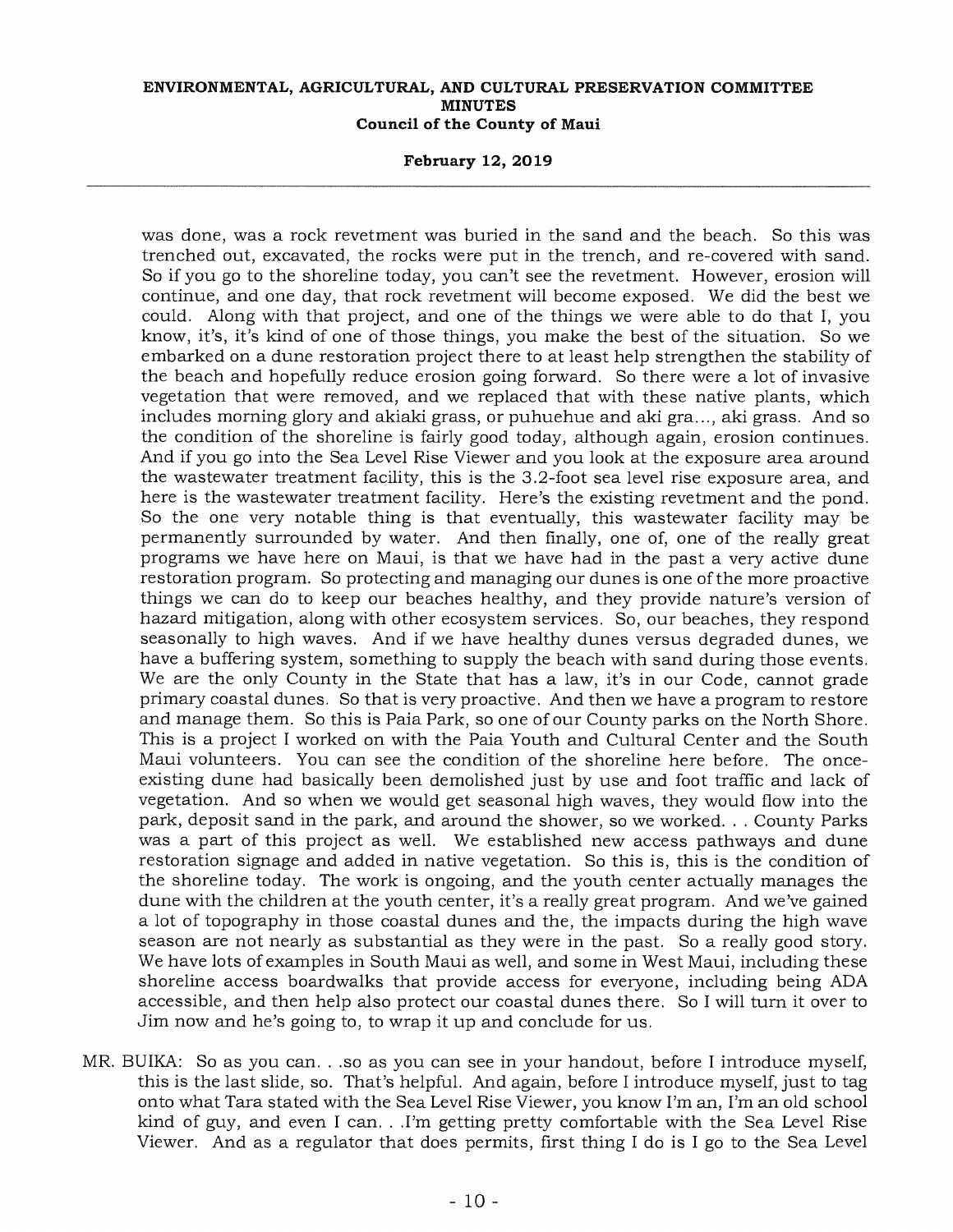### **February 12, 2019**

Rise Viewer and look at where this development is being placed and often advise the applicant that what you are doing is not so good or maybe you wanna move it over here, or it, it's a tremendous permitting tool, or awareness-building tool to look to the future. So we can also apply this, obviously, to our County infrastructure. And again, before, just concluding here, I'd like to just recognize the work that Tara Owens has been doing. We're kind of in a unique position to have a good technical advisor for the Planning Department and, although she works with Council, and also community, she is a tremendous resource to County Parks and Rec., Department of Environmental Management, Emergency Management Agency also. So Tara's expertise is spread thin and I try to grab her in the Planning Department as much as I possibly can. So, she's a tremendous asset. And also, again before I introduce myself, we have a new Shoreline Planner, who's with us in the audience, Keanu Lau Hee, from Emergency Management Agency. Some of you may know her, so we're. . .she has excellent place-based experience and has been doing environmental mitigation planning for a number of years, so we're very, very lucky to have Keanu on board also. And the other person that rounds out our team is Jeffrey Dack, who's not here today. He's our supervisor, and that's pretty much it for the shoreline. We do have other planners in the Planning Department that work special management area permits as well as our management team and other divisions.

So, by way of introduction, my name is Jim Buika, and I've been in the Planning Department almost 12 years now. I've been on Maui for 16 years, my background is in emergency management. I worked with Federal Emergency Management Agency for 13 years in San Francisco, and did service Hawaii, all of the various hazards, components. I moved here to become part of the management team for the Pacific Disaster Center for 5 years before moving over to the County. I have a master's degree in geology, so from all of the hazard work and then getting back to the coastline, it's kind of come full circle. And it's great to be in this position and have an influence on beginning some good, proactive planning here in, in Maui County. So, what I'd like to say is, basically to start with a, a no-brainer, just a easy statement that everyone really understands is that, much of our planning in the past has been very reactive in nature, it still is reactive in nature, and especially on the shoreline, it's not working very well. So we're doing as much as we can through our Planning Director, Michele, and, and Tara and I, to, to begin to shift the, the direction of shoreline planning to more proactive in nature, looking at a beach cell rather than parcel by parcel permitting and processing, because it's not working, you know. So we need to take a bigger picture, and that's really where my appeal to the, to the Council, trying to find an interception with how the Council can help us here to promote proactive planning. So, just these three bullets, and I'll conclude. The Council's role and authority in coastal zone management. Unfortunately, the Council has a very limited direct role in shoreline planning/coastal zone management, because our, our Charter under Section 8-8.4 authorizes our three planning commissions for all actions in the SMA and for all shoreline area permits. So the Council doesn't directly see a lot of what's going on, it's really at the Planning Commission where, where these issues constantly come up, and the Council just doesn't have that much intersection with the developmental permits. So it really is great to have the Chair and different committees to invite us to keep you guys abreast of what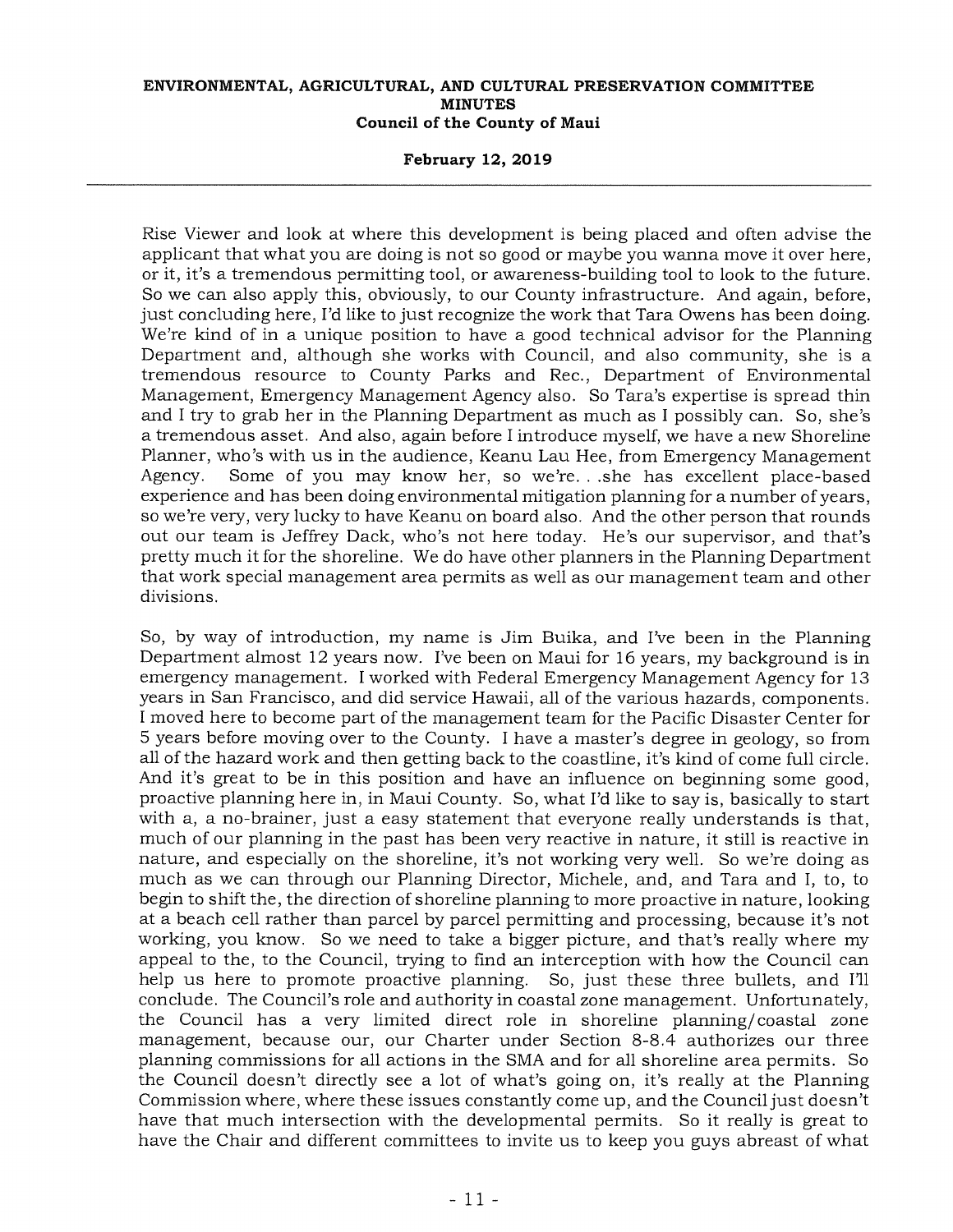**February 12, 2019** 

is happening along the shoreline, and today we're just hitting the very tip of the iceberg on a lot of the issues. So if there's any topic you are interested in more in depth, we certainly can come back and, and share with you. We can also take you out on site visits, if you get the heebie-jeebies in this room and need to get outside, we're always available. So. . .and we've had a few of you out on, on site here to, to see actually what's happening. So primarily, your role in the shoreline is funding and, and legislation, and I'd just like to point out four points under "2." here, under our "Council Accomplishments." I think, well, in the last few years, we've had four very good<br>accomplishments with the Council. First, we, Kelly King, parlayed pretty much First, we, Kelly King, parlayed pretty much the. . .looked at the Hawaii Sea Level Rise Viewer Report and Adaptation Report into a Sea Level Rise Resolution. So the Council did adopt the recommendations from the Sea Level Rise Report that came out in Hawaii for the entire State. So that's a powerful tool, now that we can move towards those recommendations and through Michele, our Director, and our team work, we are adopting larger setbacks and looking seriously at the nine recommendations in that report, obviously using the Sea Level Rise Viewer. Back in the 2016 budget, the Kahana Bay Sand Study, through Riki Hokama and some of the Councilmembers here, we did ask for some money to look at. . . to proactively look at searching for sand offshore of Kahana Bay, and that study, through Council, is an absolute game changer in how we are working with our shoreline, because most of the sand that was on these beaches is. . .has moved just offshore in most cases. And so the idea being, rather than having to sea wall in or rev..., put in revetments to protect threatened development, we now have a very viable option that is being pursued right now for Kahana Bay. So this Kahana Bay Study has. . .we found 400,000 cubic yards of beach-quality sand and we, we will be able to renourish Kahana Bay, make it into a very viable, vibrant beach system again. So that's. . .we're right in the middle of that. And these last two accomplishments. . .we have a Special Management Area Revolving Fund that was promoted by Elle Cochran and voted unanimously, where we take, I think it's the fines and the fees from SMA violations and in the applications, and we can keep that money to use for important priority activities on the, on the shoreline. So that's like the very beginning of, you know, my vision is really, is, we haven't been putting money into our shoreline for the past 20, 30 years really actively, and it's. . .maybe it's not a capital improvement program, but it would be great if we could have our Council, after they go through the 13 different other capital improvement programs, ask the question "What are we doing for our shorelines this year? You know, what's the priority, what funding do we need in our budget?" So that's. . .I just throw that out there as an idea, because, we do. . .we have gotten to the point where if we don't proactively deal with our shoreline in the next five years, we're going to lose more and more of our precious ecosystems to protect at-risk development. So we're really at a tipping point, where we need your attention and input and support to what we're doing on Maui shorelines. It's ubiquitous Statewide, the problem, as you know. And then an amazingly important ordinance was passed at the very end, shepherded by Yuki Lei Sugimura, the Community Facilities District Ordinance, and this is kind of a special improvement ordinance. Again, this was passed unanimously, and this allows for large groups of homeowners or private entities to hui up and actually, working in a partnership with the County to create a funding mechanism for some of these projects. And so we will be coming back to you more on this in the future, just give you a little tickler on this.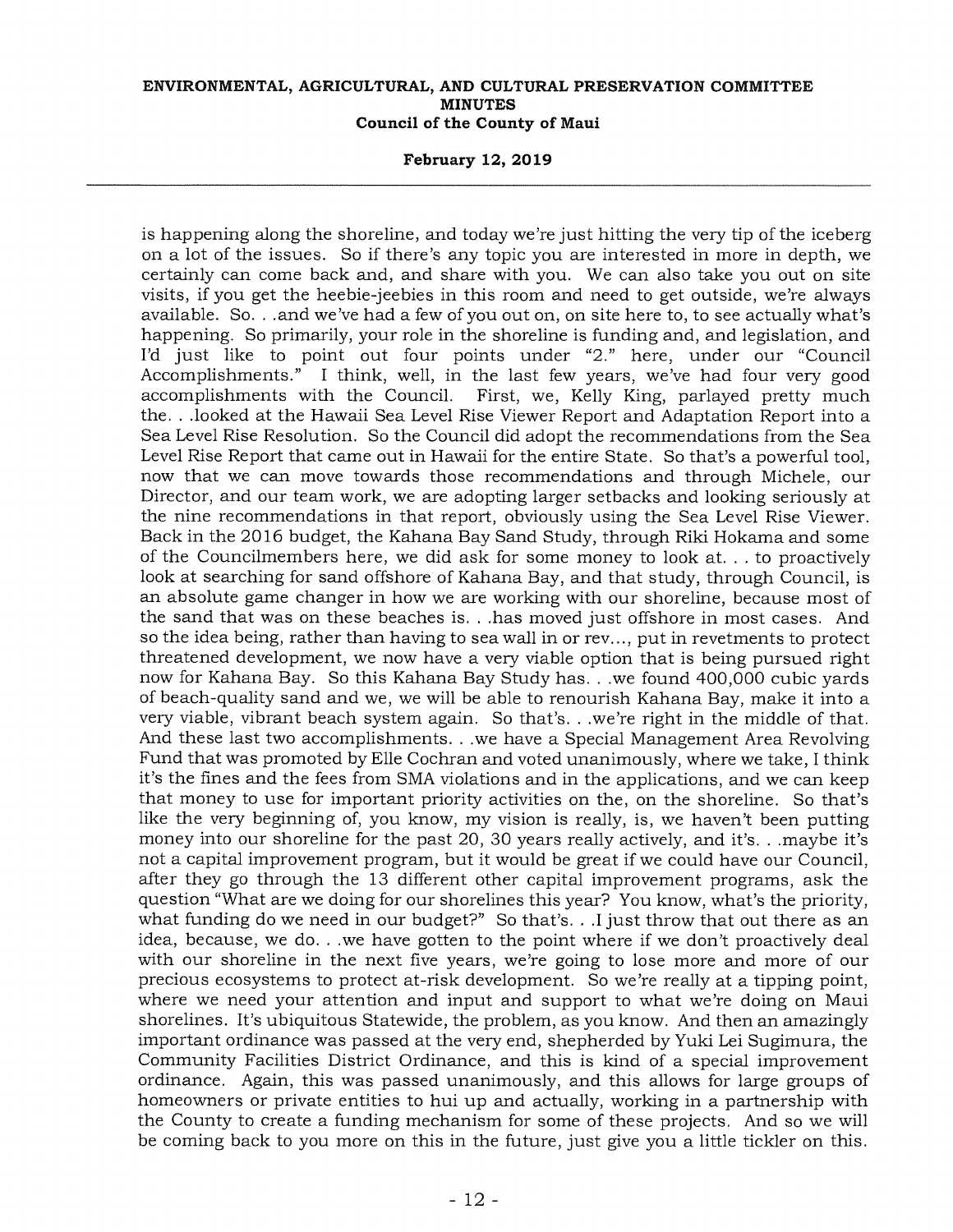### **February 12, 2019**

But we're trying to. . .we're attempting to work with Kahana Bay Steering Committee, the 10 parcels and about 15 condos up there, to hui them up to pay for about a \$15 million beach nourishment project, where they would end up basically taxing them..., themselves, which is a great way to go. There is tremendous interest from Napili Bay, the five, six condos along the coast there, that Napili Bay has been becoming very, very narrow. And I'll hit my last point, proactive planning, we can learn. . .we can take what we've learned from Kahana Bay experience over the last four, five years, and we are parlaying it into trying to renourish Napili Bay, and then we have another bay in between those two, between Kahana and Napili, which is Keoni Nui Bay, where Kahana Sunset is. They're experiencing tremendous erosion there. And then the northern end of Halama Street that is not sea walled in, they are very interested in doing the same type of project to bring back the beach. So I'll end there and turn it back over to the Chair. Thanks for the time and certainly, we are at your disposal and if you do want to do a site visit, keep us in mind. Mahalo, Chair.

# *. . . END PRESENTATION . . .*

- CHAIR SINENCI: Thank you, Mr. Buika. Members, before we opening. . .open the floor for questioning, I'd like to recognize Ms. McLean with the Planning Department. So, Members, now, if you have any questions for the panel. Ms. King?
- COUNCILMEMBER KING: Thank you, Chair. Thank you for that presentation. I think it's probably the fourth or fifth time I've seen it, but it never gets old. It, it's really important. So I have three things I wanted to say. . .talk about. One is, Jim, when you mentioned about shoreline funding and CIP money in this next budget, I'm gonna throw that back to you for proactive planning and ask you to work with the Mayor to get that in the budget, because you know, what we're. . .what. . .our first reaction is to that, to the Mayor's budget. So, I think this is something that we need to have you work with the Department right now while they're formulating their budget, so that when it gets to us, that information is in there. The second thing I wanna talk about is looking at the setbacks now. My understanding, and this is a specific project in Kihei. my My understanding, and this is a specific project in Kihei, my understanding is that there's still the intention of building on the makai said of South Kihei Road as an extension to the. . .what we used to call the Maui Lu, I'm not sure what that project's being called now, but there's still an intention to, to develop that side of it. And how do we get that out of their plans? You know, pursuant to everything we just talked about, there should be no construction on the makai side of South Kihei Road. Can you answer that one next?
- MR. BUIKA: To, yeah, we're talking about Maui Lu, it's the Hilton Development there with South Kihei Road going right through there. Hopefully all of you know about it, where the dune comes across the road, where all the ironwoods there, and it's a natural dune environment, right. To the credit of the Maui Lu and the Planning Department, or. . .this, what is going on there, even though it's not perfect right now, it is, I think, the very first watershed permit where we, we did, where the County of Maui did require dune restoration. And the permits, I do believe, for that project, go back to 1999, 2000. So there's a, you know, a 20-year history with this project. Tara and I have met with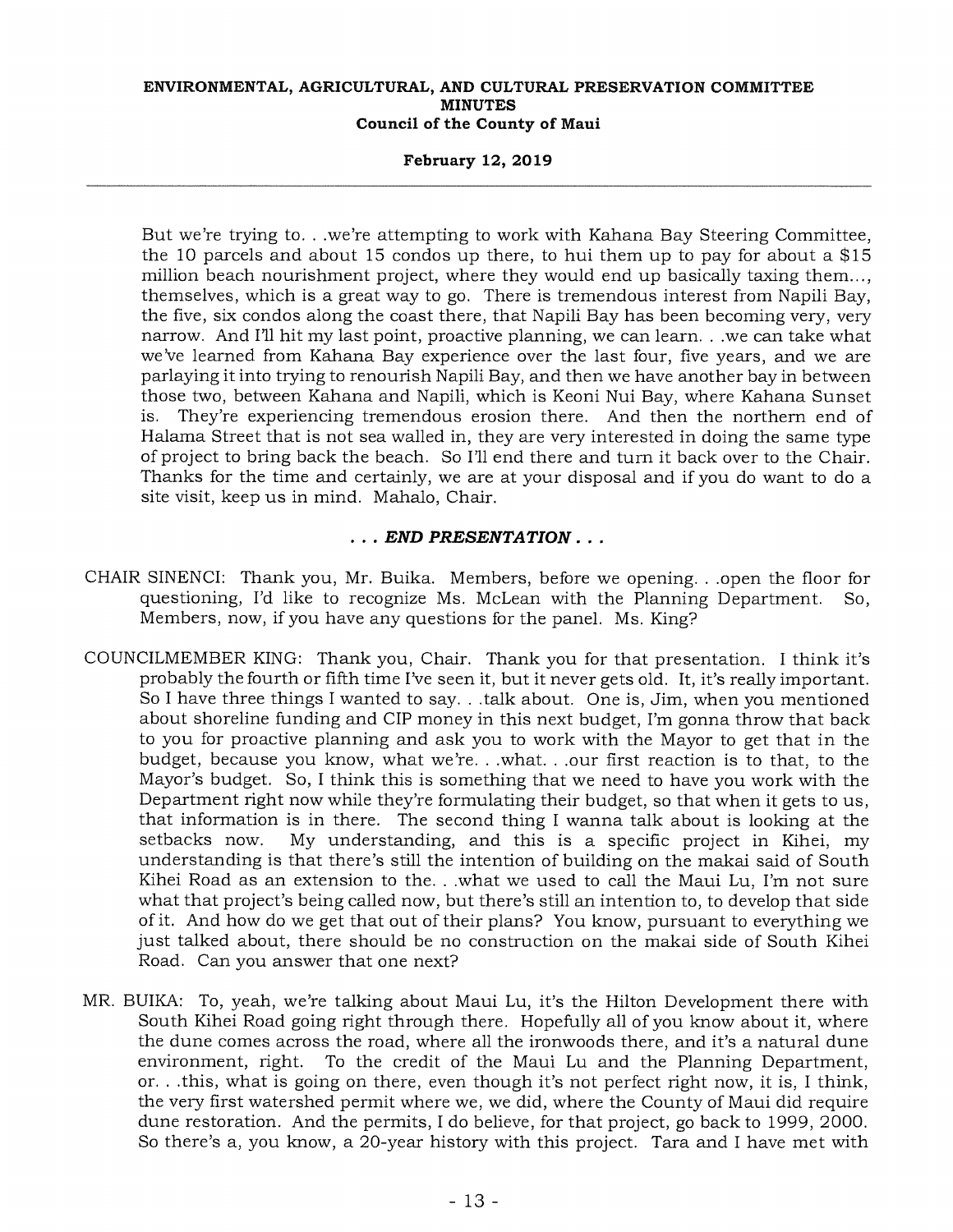### **February 12, 2019**

the ownership and we explained to them. . .that it would be much better to move everything. I mean they are moving, they did move a, a building or two out of that area. I think they're going to have a pool there, and they're going to rehab a clubhouse on that side--

COUNCILMEMBER KING: On the, on the makai side?

- MR. BUIKA: --on the makai side. So neither of them are habitable structures, which is good. And. . .but that, that clubhouse is like, it's 25 feet, there are two revetments there. . .very, very close. We have written a letter to the Hilton explaining that. . .you could mitigate further by doing exactly what you're saying. It's. . .so we've tried. It's, you know, to change the permits becomes problematic sometimes, and I agree with you 100% that we shouldn't have anything on that side. It would be. ..I mean, we could take out, in, in my opinion, I told them we could take out all those revetments. I mean, ideally, what you wanna do there is create an easement for South Kihei--this will never happen--but create an easement for South Kihei Road around the backside of that property there, and take out South Kihei Road right through the middle of the property where the dune wants to go over and create a beautiful dune complex beach, where nature wants to go. But we tried. . .and the project moves forward as is, so--
- COUNCILMEMBER KING: Okay. Well, yeah, I think that's something that we have to work on, and in light of all this new information, because this information was not available to us when those permits were given out. And to me, it's an exercise in futility for them to go ahead with a 20-year-old permit against the wishes of nature, basically. But anyway, thank you for, for your efforts on that. The community continues to question it, and I think they're going to get more and more involved. The third thing I wanted to talk to you about was about the Community Facilities District, which is something I've been working on with the Maalaea Village Association. So I just, and if you note, I, I think they've been working with part. . .somebody in the Planning Department, it was Dave Raatz before, but now he's with Office of Council Services. But, you know, they're looking into a wastewater treatment facility, funded with the CFD, for those condos. So, I'm not sure who there would be involved in it, but it's a little bit of an issue, given the sea level rise stuff that's coming up. Because it needs to be out of that inundation zone too. So that's something that, that probably your, your Department, you folks will be needing to advise on, is location for that, if it moves forward. There's a, there's a lot of footwork that has to be done, but this may be the first wastewater treatment facility that we see with that CFD model, and it, it's a reaction to the Department of Health advising that they're going, not going to approve any more injection wells. So they have to get away from using those.
- MR. BUIKA: Excellent, yeah. I'm, I'm familiar with the situation, and just to comment, Curt de Crinis, who I wanted to introduce you to, is, he's not here, he had to leave--

COUNCILMEMBER KING: No, I know Curt--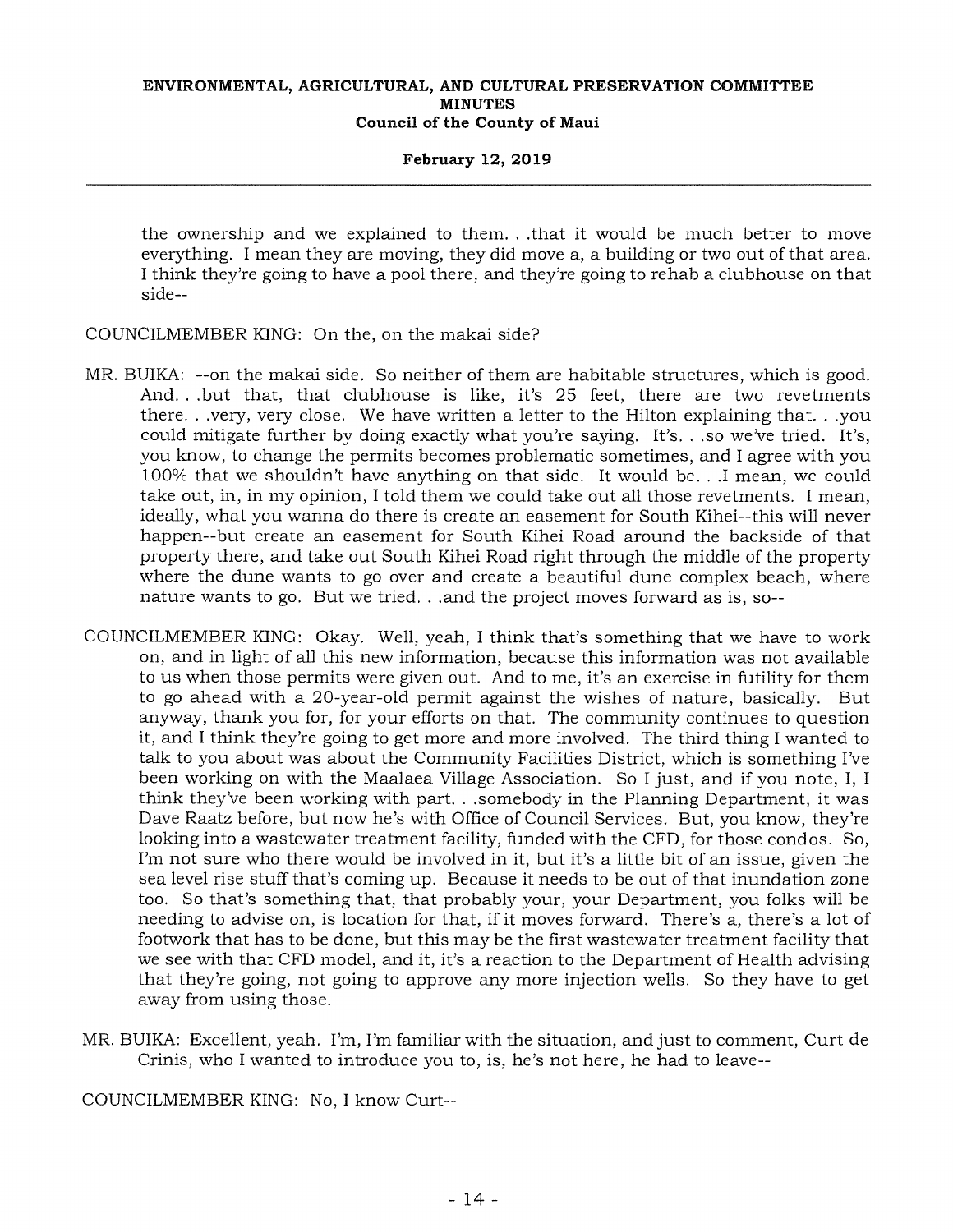### **February 12, 2019**

- MR. BUIKA: --for doctors. Right. So Curt. . .and, and anyhow, we can, any way we can help you, we certainly can get involved. I know they do want to move from that septic system there to. . .or, or it's an aging system, right? It's just, it's reached its maximum value and needs to be replaced--
- COUNCILMEMBER KING: Yeah.
- MR. BUIKA: --pretty much.
- COUNCILMEMBER KING: Some, some of the condos have to have immediate replacement, but they all want to move forward together--

MR. BUIKA: Right.

COUNCILMEMBER KING: --so they're afraid that some of them are going to be spending some money--

MR. BUIKA: Right.

COUNCILMEMBER KING: --immediately and then they have to get taxed on top of that, so--

MR. BUIKA: You've heard of the term "herding cats," right?

COUNCILMEMBER KING: Yeah.

MR. BUIKA: Well, when you deal with all these condos, me and Tara have been herding cats in Kahana Bay with a thousand unit owners for the last three or four years, yeah. But these various angels have come along to help us out and, and make it happen, so you just gotta be persistent--

COUNCILMEMBER KING: Yeah.

MR. BUIKA: --and any way we can help you--

COUNCILMEMBER KING: Okay.

MR. BUIKA: --keep us posted.

COUNCILMEMBER KING: Thank you. Thank you, Chair.

CHAIR SINENCI: Thank you. Members, any other questions for the panel? Member Paltin?

COUNCILMEMBER PALTIN: Thank you, Chair. And thank you for this subject matter. You know I'm, I'm pretty. . .unfortunately, I'm pretty intimately familiar with all those sites and pictures, and if I sound frustrated or anything, it's nothing on your efforts. But I really believe that the County. . .I mean this is, this is happening, whether we like it or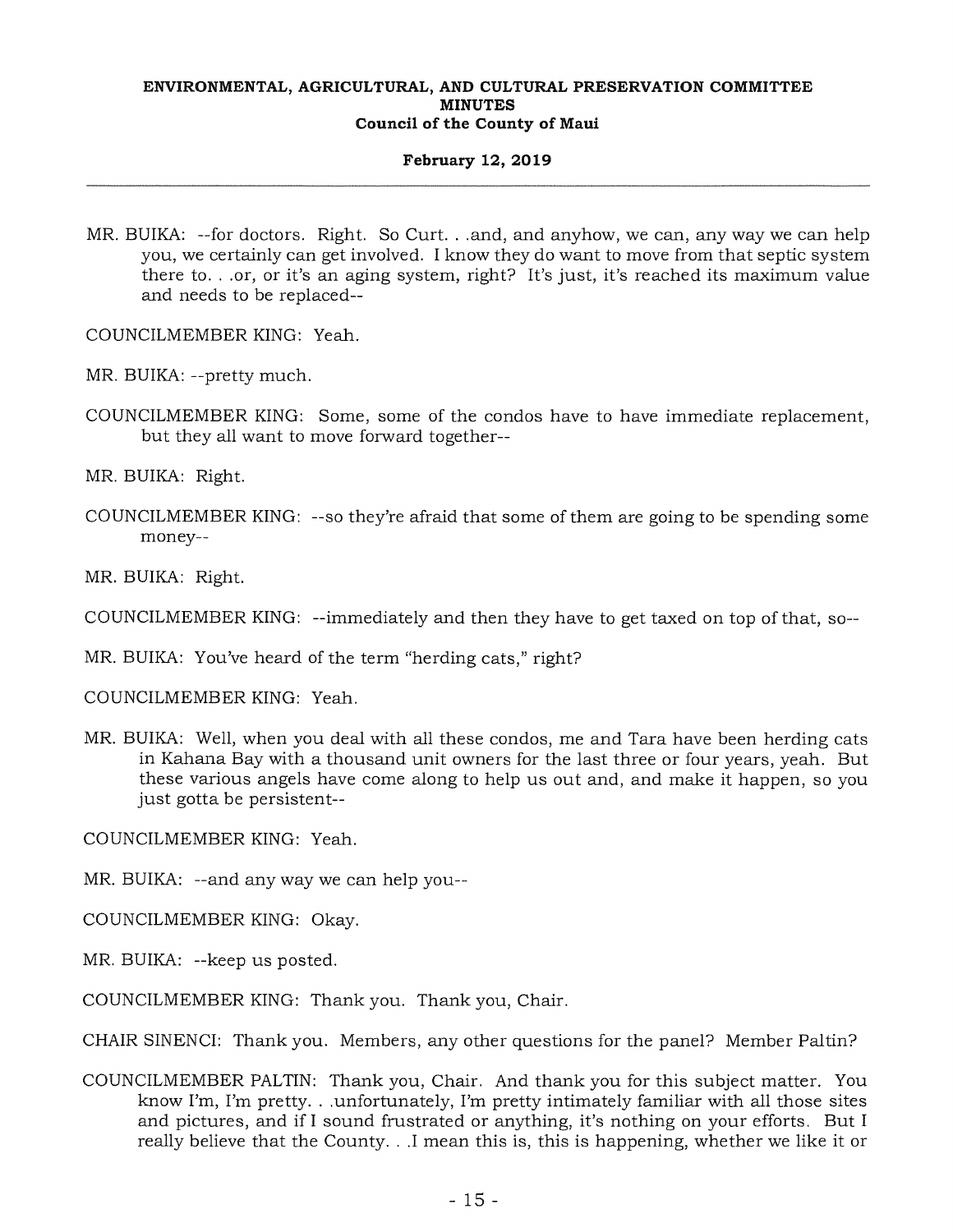### **February 12, 2019**

not, or despite any of our efforts. And I, I really think that the County needs to lead the way in managed retreat, at least for our infrastructure and our facilities. And what would be the steps that we take to tear down the pavilion at Baldwin immediately? When I started on the beach in 2001, I remember the storage, which you, I believe, called the "comfort station," being there. And there was also a shower that was beyond that, and you know, one day I, I got transferred to Baldwin, and, and the storage wasn't there, the shower wasn't there, and that was just within five years, I believe. And so, I think that we need to publicly let everyone know that the County is taking this seriously and we're leading the way, we're tearing things down that are near the shoreline and were retreating and, and make a big deal about it, because that's what needs to happen. We cannot wait 30 years. As a friend once said, "30 years ago was 1990, and that doesn't seem very long at all." So 30 years in the future. . .we're not gonna be the only ones dealing with this. We're, we're like the third in line. Oahu's gonna have the biggest impact in financial, and they have the majority of the resources. So we really need to get ahead of the curve on everything while tourism is still a viable thing. Moving Highway 30, if, if we don't address that immediately, then tourism on the west side is done. And from what I understand, we. . .Maui brings in a lot, and for Maui west side and south side bring in the most of the County, so what can we do to expedite getting our own infrastructure out of the inundation zones? I understand that the private owners are in a difficult situation, but from our sea level rise symposium, the main takeaway that I got was it's a moral hazard to use public funds to address private property interests when we have so much public interest that's beyond our resources already. So what can we do to start moving our own resources back as fastly and expeditiously as possible?

CHAIR SINENCI: Mr. Buika? Or, Ms. Owens?

MS. OWENS: I'm not sure that I can actually answer that question, but I did want to offer that at Baldwin, the County now has acquired the land all the way from, from Baldwin at the mission there to Paia Park, and right now there is underway a master planning process for that whole region. But it also includes Baldwin Park proper, even though that's not County land, it still belongs to A&B. So, County Parks is leading that effort there. I, I serve that process as an advisor, like I do on many other County projects. There is a technical advisory committee that is. . .includes many of the local folks who have lived in that area for, you know, decades or more, generations. They recently had a, an advisory group meeting, and it was really interesting to hear their responses to how to manage that park area and that land and many of them brought up these issues with sustainability and sea level rise. So it was a discussion. I don't know the answer to how quickly the, the Parks Department can react, and actually move the pavilion. But I'm. . .I know there's at least recognition that that's a necessary step. And it makes complete sense, like you say, for the County to sort of set an example and lead the way.

### CHAIR SINENCI: Ms. Paltin.

COUNCILMEMBER PALTIN: Along those similar lines, I attended a community meeting about 4790 area, near Kaopala Bay and, you know, the options that were given to my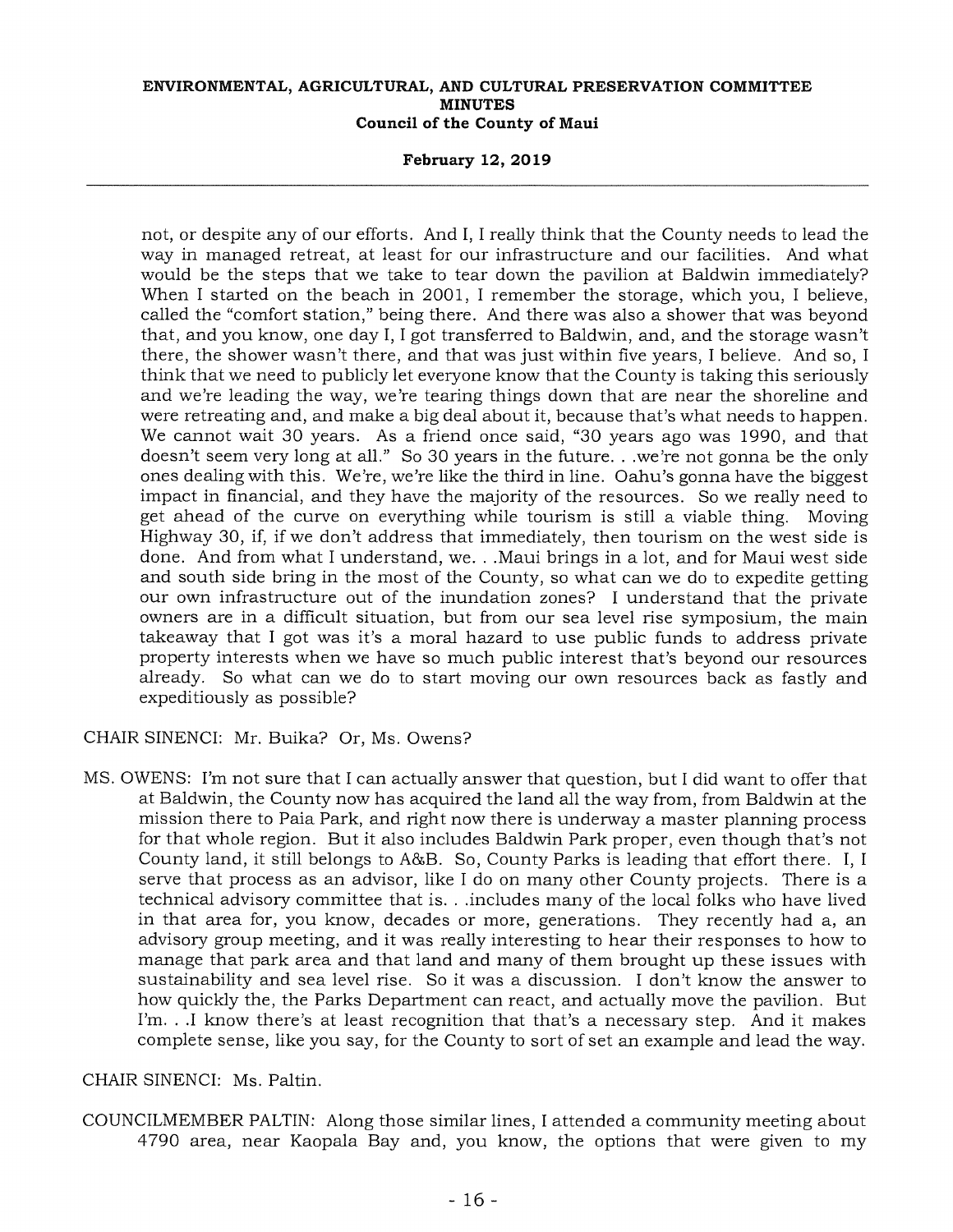### **February 12, 2019**

community, it was. . .I was kind of puzzled, because the representative seemed to say, you know, there's the do nothing approach, there's the revetment, or the wall, and it didn't make sense. Because when we were, when the County was going for an emergency permit just to build, like, a 12-foot rock wall because of the recent damage from the storms, they didn't get the emergency permit. They were forced to do the sandbags. So I was wondering, like when you come to our community and you give these option. . .or not you, but, consultant. . like, just saying like, "Oh, would you like to do nothing? Would you like to have a rock wall revetment? Would you like to have a, a wall across the whole bay?" It's kind of disingenuous to say that that is an option without saying that you need to get permits from the State OCCL, who wouldn't even allow a 12-foot armoring situation. So, you have. . .I have my community thinking, like, yeah, let's do the rock wall, you know? And it's, it's not even really a feasible alternative as far as I'm concerned, because we couldn't even get that little 12, 12-foot section. So, in all these areas, I think we just really need to emphasize pull back, pull away, and lead the way on that. And I was wondering if you had any involvement or any advice on how to go about being more consistent in that message.

- CHAIR SINENCI: Members, real quickly, if you hear some banging on the ceiling, I've just been informed that there's been. . .work being done on the roof. So, Mr. Buika, continue.
- MR. BUIKA: Okay, at least it's not termites.

COUNCILMEMBERS: . . *.(chuckle).* 

- MR. BUIKA: Well, I was involved in the Kaopala Bay, I'm aware of the meeting. Public Works did host that meeting, I do believe, with you. The original application that came in from the consulting company was to put in small boulders and to concrete it all in and the feedback from the community was no, put in larger boulders in the pukas and that would blend in better and it would solve this--again, it's a temporary emergency solution. They are doing an environmental impact statement for the entire bay to understand what to do. Again, from a proactive planning, permitting point of view, we're going to look from, you know, including the Robinson's property and up and down here, John Seebart's area. So, in the County's defense, we did issue an emergency permit for exactly what the community had asked for. So the State kind of overrode us because some of it went out into the water. In my opinion the sandbags do not make sense there, just exactly what you're saying. So we do work very closely with the State DLNR Office of Conservation Coastal Lands on as many of these things as possible. When they are out in the water, it's, it's a combination of permits. They just felt that was the natural process for an emergency temporary permit, to put sandbags out there. It's like, you know, I disagreed with it, but we're trying to work with public works. And we. . .so again we did the best we can. I don't know what. . .why the State made that decision, maybe Tara, Tara had some conversations with them that can maybe shed some light--
- MS. OWENS: We're, we're really getting into the details and, and, and I, I don't know if that's valuable to the whole Council. I mean, lots of these projects have histories and nuances, so it, it's always hard to convey, you know, how things evolve. But the State's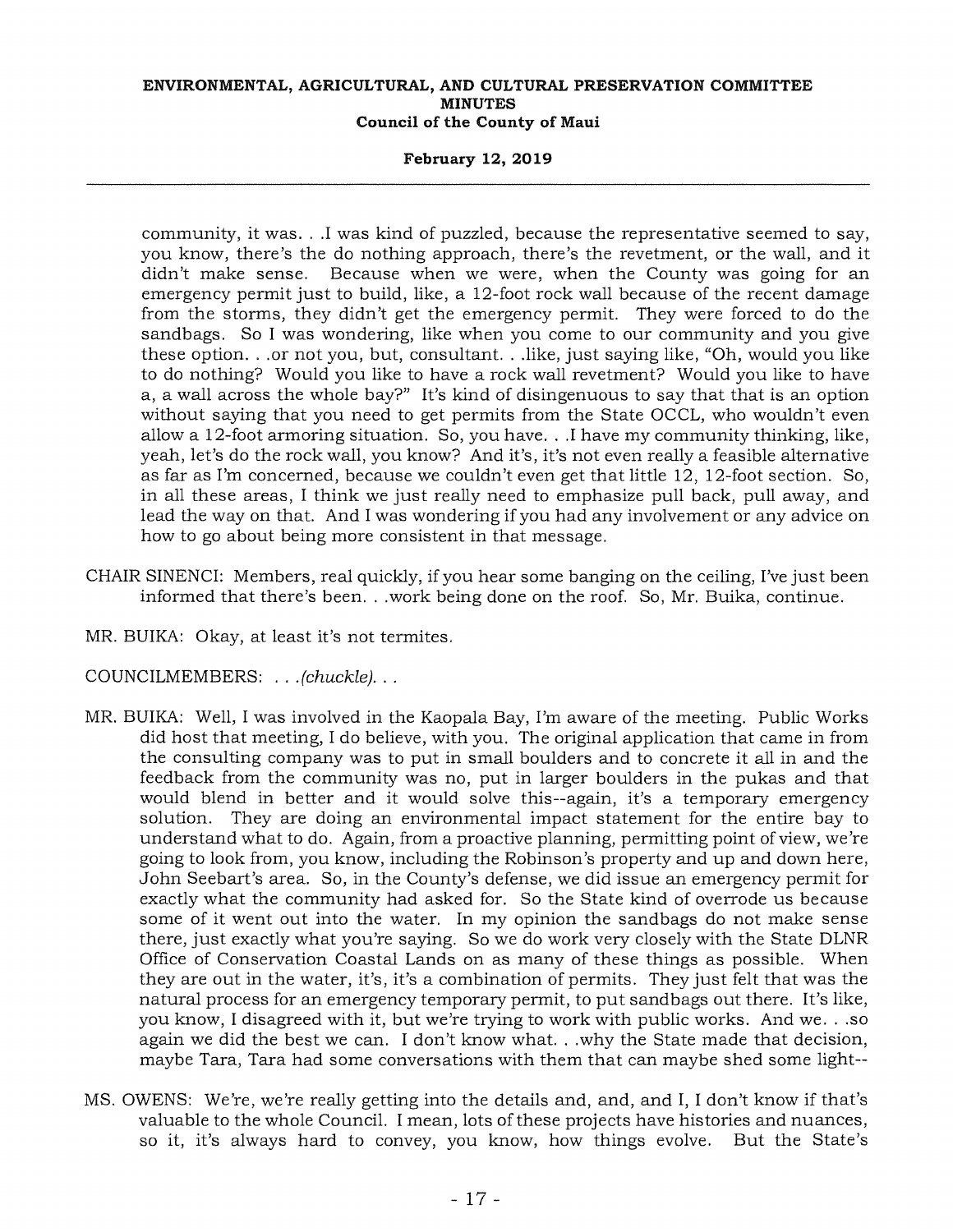### **February 12, 2019**

perspective was that the reason they will not allow boulders is because that is inconsistent with how they treat other private properties. They will not allow private properties to install boulders; therefore, they could not let the County government install boulders. And so the current approach is to install sandbags as a temporary solution because they can be identified and removed. That was their perspective. Right or wrong.

- CHAIR SINENCI: Thank you, Ms. Owens. Can we move. . .we'll move on to, to other Members. Mr. Molina. Thank you.
- COUNCILMEMBER MOLINA: Thank you very much, Mr. Chair. Good afternoon, Ms. Owens and Mr. Buika. Thank you for that very sobering presentation on shoreline erosion, certainly very educational. And what really hit home was seeing that picture of the pavilion at Baldwin Beach Park. I can sort of remember as a much, much younger person going there and not being educated enough to understand what was going on. My colleague from West Maui, Ms. Paltin, certainly brings up some good issues. Just to follow up with regards to the--maybe I missed it in the presentation--do you have an update on the situation with Kahana and what they're doing? And also Ms. King's District, Kihei, they've got a really wonderful, proactive volunteer initiative for dune and sand restoration. Are you looking at other areas in Maui County of getting programs like that going, if you don't have any at, at the moment? So, it's a two-part question,  $SO--$

CHAIR SINENCI: Ms. Owens.

MS. OWENS: I really appreciate the question, especially about the dunes. Because, so that. . .the dune program in South Maui is run by the South Maui Volunteers, or they sometimes refer to themselves as "Ho..., Hoaloha Aina." They've been doing this for decades now. I do serve as their advisor, but they, after decades of work, are experts in their own right and most often know what to do on their own. So they implement--single-handedly implement--all these extensive and, and amazingly impactful dune restoration and management initiatives. We have tried to expand to other areas. So one of the examples I showed was at Paia Park. We have some examples at Kanaha Park, and we have a couple of examples on the west side as well. But, that whole program is run by Bob and Lis Richardson, who are aging out of the program. And three years ago, they said you've got three years; two years ago, they told me two; and now it's at the end of the year, they are re-retiring. There is nobody within their ranks that is going to take leadership of that program. And this is one of the things that I lose sleep on at night, probably the most, because it's one of the most proactive and non-controversial programs we have. And one of the things that I have made a recommendation on is that we maybe try to fund a beach. . .a dune management coordinator going forward that would take the place of Bob and Lis, manage the volunteers, extend these projects island-wide, where, where applicable, and keep this program running. So thank you for that question.

CHAIR SINENCI: Mr. Molina.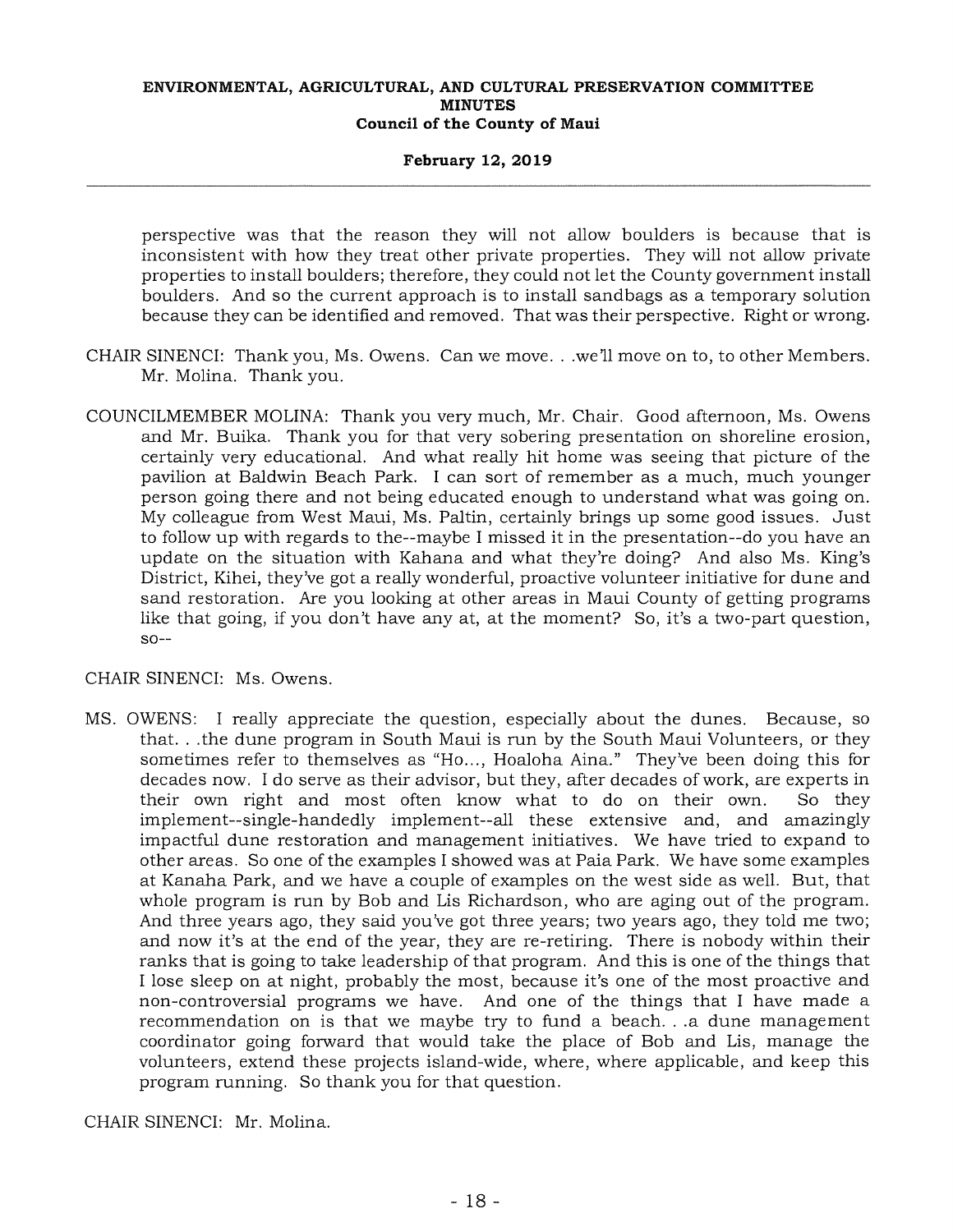### **February 12, 2019**

COUNCILMEMBER MOLINA: Yeah, that's certainly some good ideas. Mr. Buika.

MR. BUIKA: And I'll just add in that we've taught Bob and Lis and the volunteers that everything they do needs a permit. . .

ALL: . . *. (chuckle). .* 

MR. BUIKA: . . . and they all comply. They all learned.

CHAIR SINENCI: Member Sugimura, did you have any questions?

COUNCILMEMBER MOLINA: Oh, Mr. Chair--

MS. OWENS: One more--

COUNCILMEMBER MOLINA: --I had one more question, sorry.

MS. OWENS: --one more question on Kahana.

COUNCILMEMBER MOLINA: Yes, please.

MS. OWENS: So, you're asking about the current status there? Yes, okay. So we. . .there's. . .long story short, years' worth of work to get the nine condominiums, and then, then there's one. . .a Hawaiian property there, get everybody to collaborate on sort of a regional erosion mitigation solution. They did that, they signed a cost share agreement, they're, they funded an environmental impact statement, which costs almost nearly a million dollars. That environmental impact statement is, is underway now. There's a consulting team working on that. That. . .the environmental impact statement preparation notice will actually go out publicly soon. They will have to look at all the range of alternatives, in terms of responses from, from, you know, restoring sand on the beach by itself, to restoring sand with other types of structures, like groins, to retreat, to, you know, sea walls. They'll have to explore all those options and, and come up with a preferred app..., approach. Based on the original sand study, the coastal engineers tell us that because of this site and because of the conditions, likely, the preferred solution will involve something like some type of groin structures in order to make the project have any kind of longevity. But all that is being explored, so there will be lots of public meetings. We've had many, probably 40 or more in the past, out in West Maui. So you'll be seeing more on that soon and then Jim menti..., mentioned the Community Facilities District. That'll be an important part of it. It's an expensive project, so there has to be a funding mechanism and that is being looked at as the way to potentially fund the project by the, the owners taxing themselves. So that will be coming to the Council, too, if this continues to evolve.

CHAIR SINENCI: Thank you, Ms. Owens

MR. BUIKA: Yeah, just one additional comment for--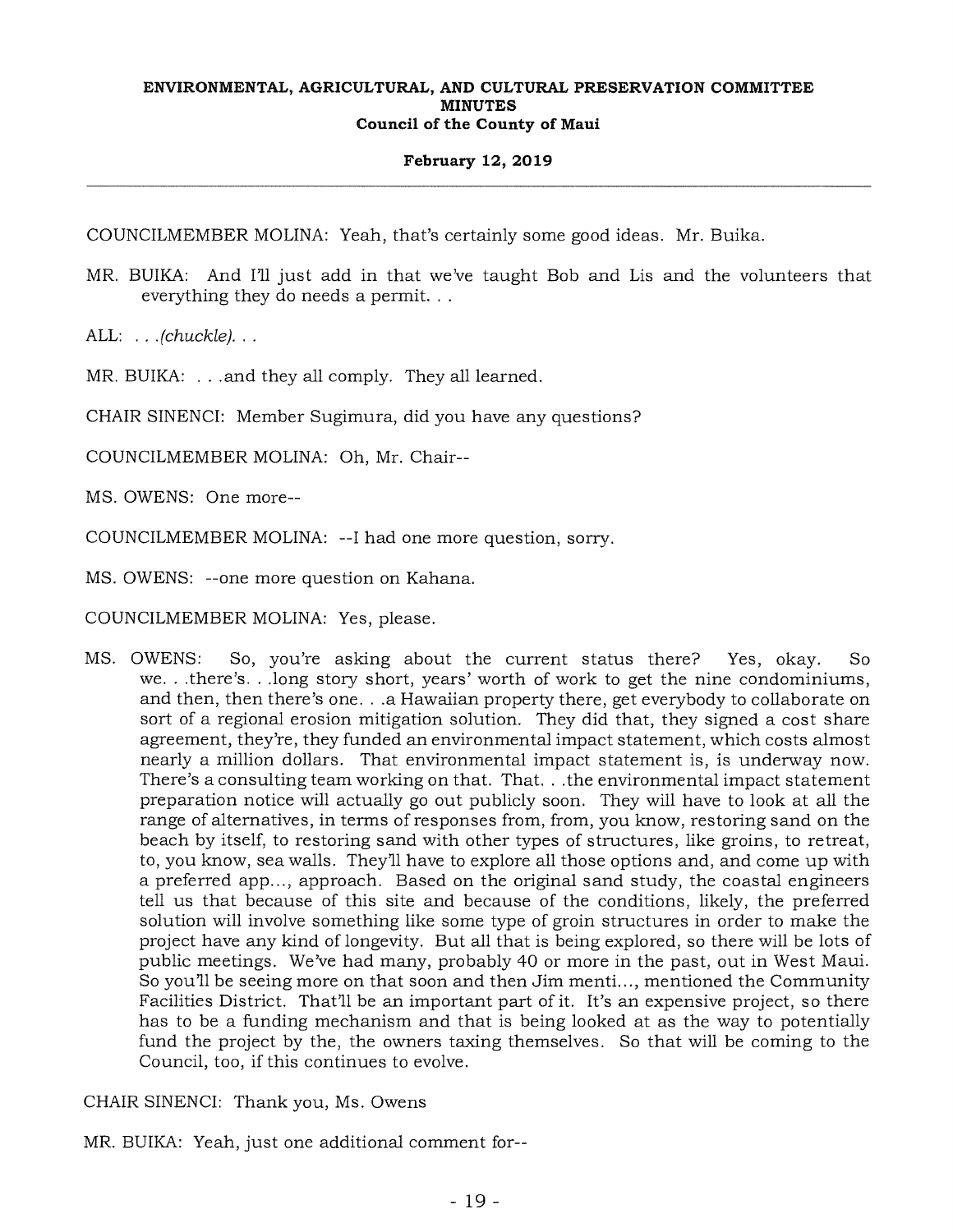### **February 12, 2019**

CHAIR SINENCI: Yes, Mr. Buika.

- MR. BUIKA: --Councilmember Paltin. The team that's doing the EIS is reaching out to the community doing some interviews with a lot of the local stakeholders this month and next month. They're scheduling those just for, for your information, so, it's part of the EIS.
- COUNCILMEMBER MOLINA: Thank you, Chair.
- CHAIR SINENCI: Thank you, Mr. Molina. Ms. Paltin, you had a follow up? And then Member Sugimura.
- COUNCILMEMBER SUGIMURA: No, go ahead.
- COUNCILMEMBER PALTIN: Thank you, Mr. Buika. Wondering too about the waterline and the sewage line. Are there any efforts being made to move that off of the lower road?
- CHAIR SINENCI: Mr. Buika.
- MR. BUIKA: That, that is. . .that comes up often, and it's a Public Works issue. The Public Works does have a phased plan to improve. . .are you talking in Kahana Bay or, or Kaopala or. . .?

COUNCILMEMBER PALTIN: Kaopala area.

MR. BUIKA: Yeah, I think that's. . .should be addressed by Public Works. They're fully aware of the, the, the risk there, and I think they're trying to mitigate as quickly as possible in that area. So, yeah, thanks.

COUNCILMEMBER PALTIN: Thank you. Thank you for your leeway, Chair.

CHAIR SINENCI: Thank you. Member Sugimura.

COUNCILMEMBER SUGIMURA: Yeah, thank you. Great discussion. I wanna open up with. . .the one statement I wanna say is just, the last budget session or, you know, two budget sessions, the whole discussion came up about funding your position. So I want the new Members to know that we should fund your position.

MS. OWENS: Oh.

COUNCILMEMBER SUGIMURA: And, and I think that at the time when it came up, I didn't really understand what you did. Or I was just, you know, open to. . .and we heard a lot of testimony from, from you and, you know, others as to why you're important. But I think over the years that I've been here, I can truly say we're grateful. So, thank you very much. And I just wanna publicly say that, that we participate in it--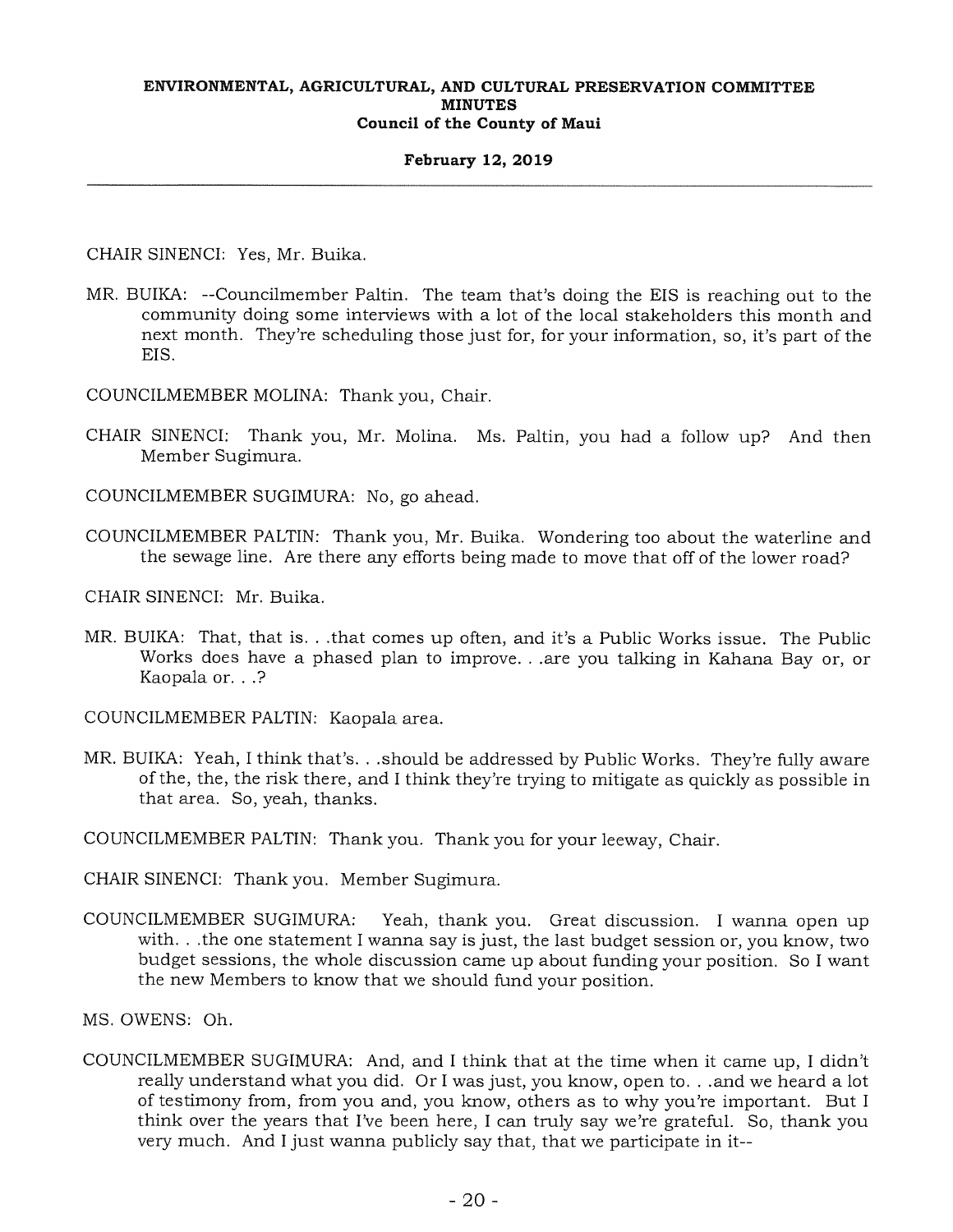### **February 12, 2019**

MS. OWENS: Thank you.

COUNCILMEMBER SUGIMURA: --and I know you're also funded by University of Hawaii, right?

MS. OWENS: Yes.

COUNCILMEMBER SUGIMURA: Isn't, isn't that.. .there's a joint partnership. So thank you very much. I was gonna ask about Kahana Bay, because that also for the last two years, I've been somewhat hearing about them through the budget session, and then keeping and, keeping in touch with what's going on through the process of getting the CFD (Community Facilities District) process through the Council. And I just, I just wanna. . .I saw Curt de Crinis here and I was hoping to talk to him 'cause I wanted to get a follow up as to what the County needs to do to help you. So I just wanna offer that to you, publicly. I know that I've been. . .I listened in on your condominium association meeting that you had, and I, I wanna get, you know, like all. . .whoever we need to move this forward. 'Cause it's gonna get to a point that Council needs to take action. The other thing I wanna say is that you're lucky to have Keanu to join you, I didn't realize that she left Emergency Management. So this is an announcement to me. She's excellent. Her commitment, the amount of hours that she worked, every time we had an emergency, I think you'll, you'll appreciate her level of commitment. And then.. .question is, you mentioned the bays that needed help, like Kahana Bay is, which is Napili, Halama Street, north end of Halama Street?

MR. BUIKA: Yes.

COUNCILMEMBER SUGIMURA: As well as Keoni Nui Bay?

MR. BUIKA: Keoni Nui Bay--

COUNCILMEMBER SUGIMURA: Where, where is that?

MR. BUIKA: --which is where, that's in Napili where Kahana Sunset is.

COUNCILMEMBER SUGIMURA: Oh, okay.

- MR. BUIKA: Most people don't know Keoni Nui Bay because they did not have shoreline access down there, but as part of the Kahana Sunset permits and rezoning that the Council did do, they did commit \$60,000 of their own money to, to create a public shoreline access. So that was one positive project. But, however, the bay has severe erosion problems also.
- COUNCILMEMBER SUGIMURA: So do you recommend, just. . .I think probably Kaanapali Beach, you know, that whole resort, they also have been accumulating their own funding as an organization to take care of problems like this that come up. But, do you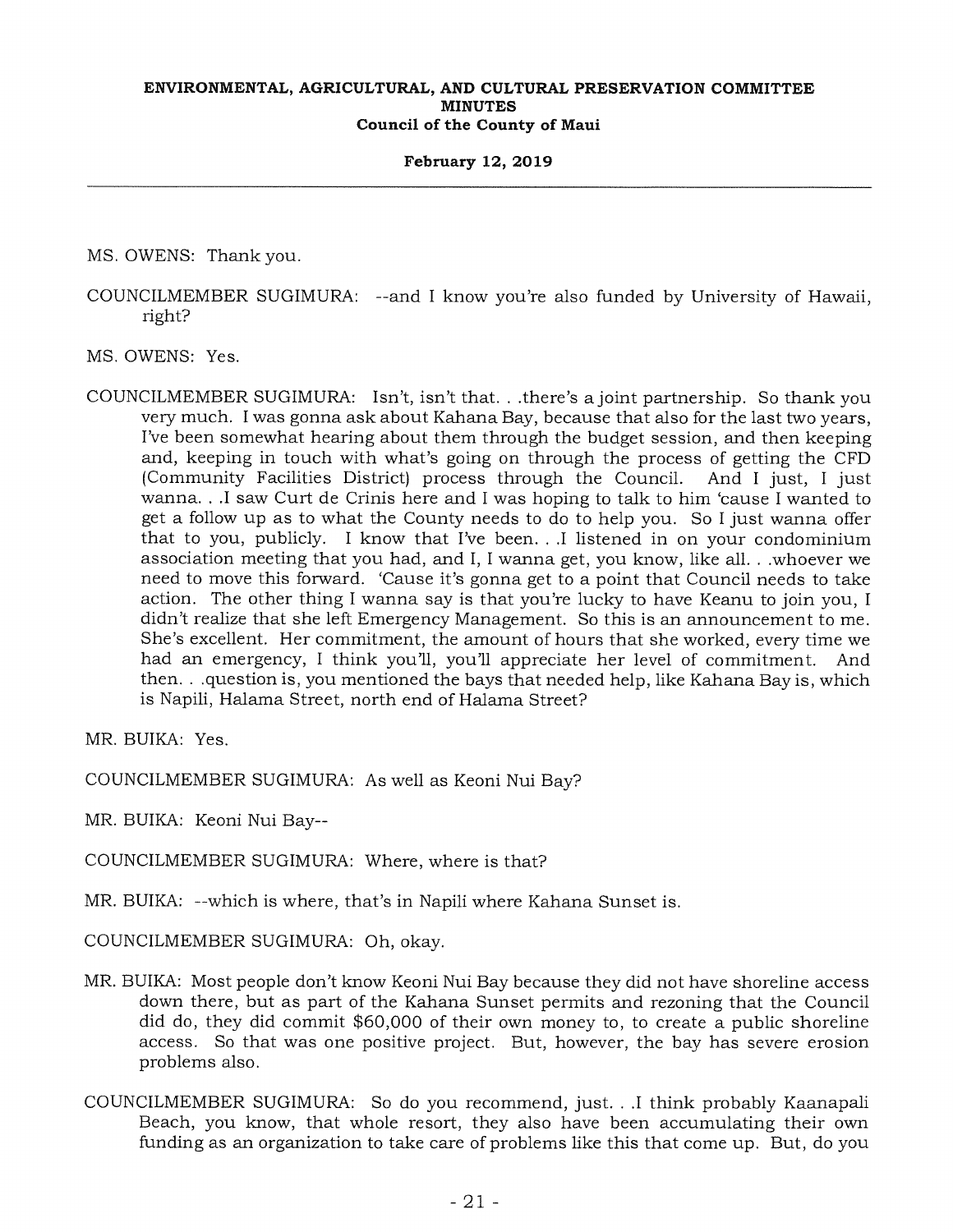### **February 12, 2019**

think that, based upon the knowledge that you have, you and Tara and Michele McLean, that the Council should be looking at this more? Instead of, instead of piecemeal, that we should be looking at this side of the island or, or somehow in a more regional way? Or do we need to wait for the residents to come forward and say hey, we have a problem, or. . .what do you recommend?

CHAIR SINENCI: Mr. Buika.

MR. BUIKA: I think four bays is enough to start with right now. Those are the most at-risk bays. I mean, there is a process for doing that. Tara and I could rank the, the at-risk nature of every single bay in all of Maui. Tara manages the whole North Shore for the Planning Department. She knows it backwards and forwards. There is. . .there are at-risk areas on the North Shore. We do have a beach management plan, and the whole idea is. . .I realize from my planning experience with Kahana Bay. . .is that what we need to do is before waiting 'til these. . .for this severe erosion to impact development on these bays, and, and all they want to do is put riprap in, in front of their structures to protect themselves. We need to be doing these environmental impact statements ahead of time, proactively, a few years in, in advance. Because right now, we, we kinda sorta know what we wanna do in Kahana Bay, we just have to go through the entire environmental impact statement. And it's critically important to do it, but we're losing time. . .and it's expensive, and so, I have lots of ideas on how to do that. We actually have a. . .I have a Senate Bill 828 and a House Bill 396, which is entitled "Coastal Erosion Proactive Adaptation Plan," which will create a, an e-permit system and do these EIS' ahead of time through State-funded programs. So, SB 828 and HB 396.

CHAIR SINENCI: Thank you, Mr. Buika.

MR. BUIKA: So, I'll leave it there.

CHAIR SINENCI: Thank you. Member, you had a follow-up question?

COUNCILMEMBER SUGIMURA: One question for the Committee to ask. Can you find out in the SMA Revolving Fund, how much money is there. . .I think it's a newly-formed fund, so what are the anticipated funds?

MS. McLEAN: Chair?

COUNCILMEMBER SUGIMURA: Oh, you have it?

CHAIR SINENCI: Ms. McLean?

MS. McLEAN: Thank you, Chair. The ordinance that created the SMA Revolving Fund doesn't take effect until July 1st of this calendar year.

COUNCILMEMBER SUGIMURA: Oh, okay, for the new fiscal year.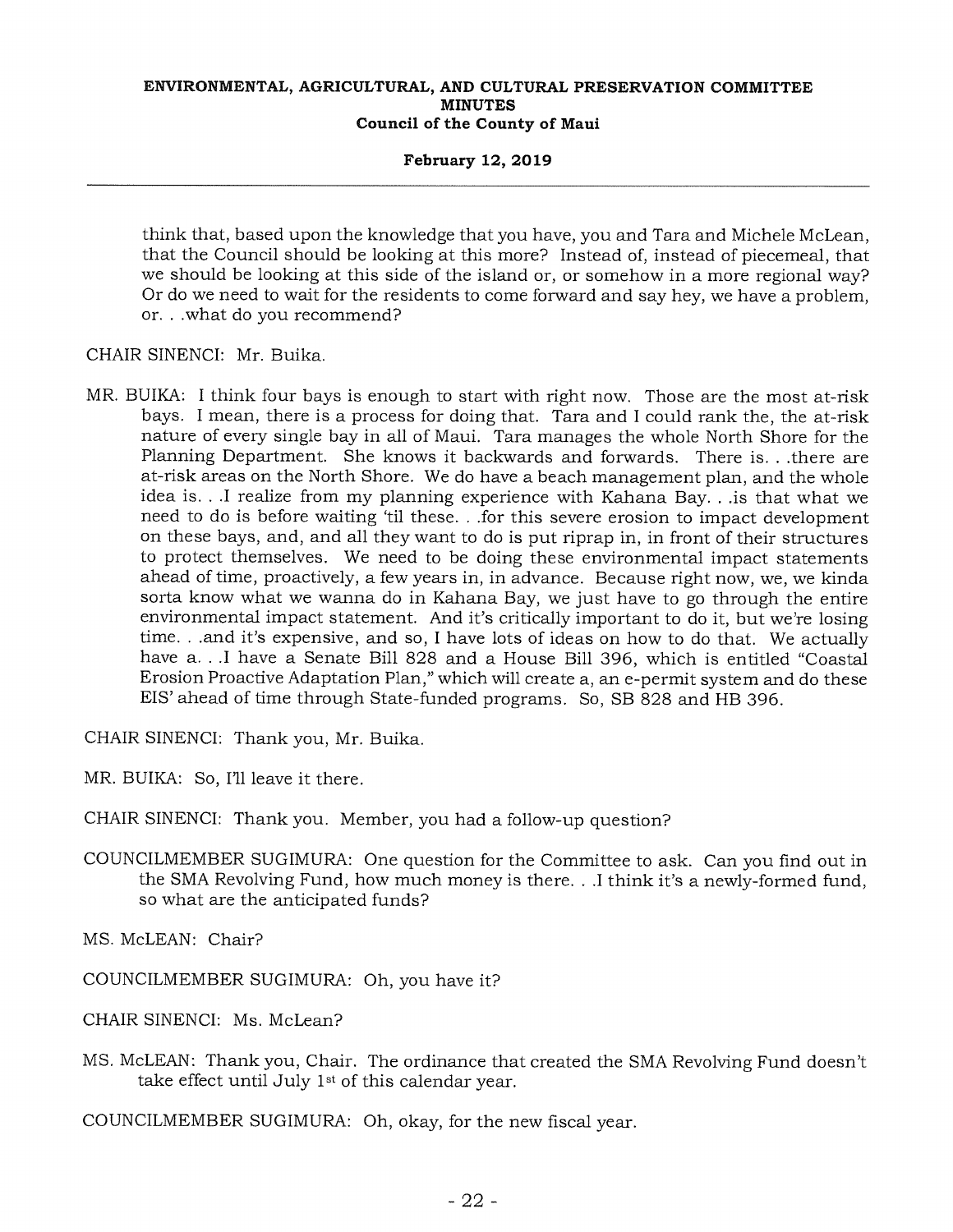### **February 12, 2019**

MS. McLEAN: So, I, I'm pretty sure that's the date that it's to take effect, so funds haven't been put into it yet. That'll start in July.

COUNCILMEMBER SUGIMURA: Okay, thank you.

CHAIR SINENCI: Thank you, Member--

COUNCILMEMBER SUGIMURA: Well prepared. Yes.

- CHAIR SINENCI: Thank you, Ms. McLean. Member Kama, did you have any questions for the panelists? I have a couple of quick questions for Mr. Buika. When we are looking at the DLNR and knowing that the State has jurisdiction along our shorelines, what is the, the difference between the State's responsibilities and the County's responsibilities when it comes to shorelines?
- MR. BUIKA: It's. . .thank you for that question. It, it's pretty much a similar responsibility, it's just a jurisdictional boundary, which makes the shoreline permitting and authorization so complex. It's the high wash of the waves, is the County, is the State jurisdiction. So whenever we go in the water to do something, it, it is State Conservation Land District, and the County is mauka of the high wash of the waves. So, obviously there's a fuzzy zone in the middle there, and that's when we, we try to pick up the phone and talk and coordinate as, as much as possible. So, what we often do is. . .all a permit is, is nothing more than best management practices, right? So all we're doing is, we're telling the applicant, client, whoever wants to take some action, how to do it to preserve our coastal ecosystem, our marine resources, in the best way possible. So I have lists of all of the State best management practices, and often I will have the applicant go through that list and put them all in, just so that the State is covered when a project is near the water, just, just to cover the coastal ecosystem as best as possible. So--

CHAIR SINENCI: Thank you.

- MR. BUIKA: --so, we work closely. Yeah.
- CHAIR SINENCI: My second question was, is there any coastal management ordinances to protect some of these, these shoreline areas?
- MR. BUIKA: I mean, there's the Kahekili. ..I mean there are more, they're more marine reserves, the, the Kahekili fish, the sanctuary, there are sanctuaries. We don't have any ordinances, I do believe. Tara, any idea? I'll defer to Tara.

CHAIR SINENCI: Ms. Owens.

MS. OWENS: If you're referring to existing ordinances. . .well, again, we have a dune protection system. So in our County Code, in the Grading Code actually, so this was an ordinance at one point. I think it was adopted in 2003. It's in the County Code that you cannot grade a primary coastal dune. So, a long time ago, in the old days, it would just be if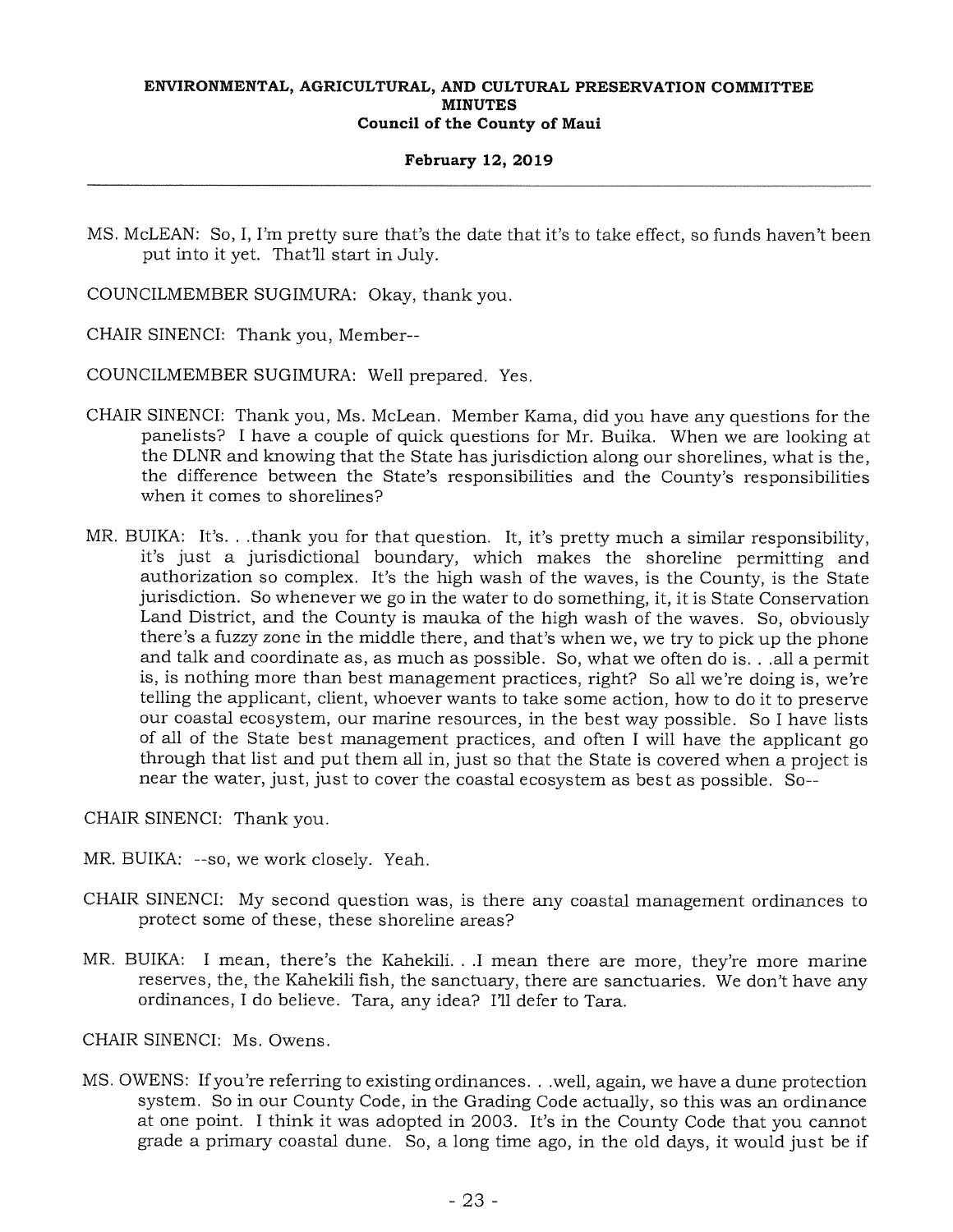### **February 12, 2019**

somebody wanted to improve their view along the coastline, so they'd bulldoze over the dune or it was some other kind of nuisance and that was common practice. So we now have protected dunes, which is a very good, very, very good provision. And then everything else is driven by the County of Maui Shoreline. . .or it's the County of Maui Planning Commission, Special Management Area Rules, and the Shoreline Area Rules. And that actually governs and regulates everything that happens along the coastline. But again that's the authority of the Planning Commission as opposed to the Council. But, being familiar with those rules, and what is and isn't allowed, is, is very useful.

- CHAIR SINENCI: Thank you. Thank you for that, Ms. Owens. Members, is there any other questions for the panelists? One more?
- COUNCILMEMBER KING: Thank you, Chair. I just wanted to kind of throw an idea out there, because I can see these problems happening in the future if we, as we approve developments and then they sit for a while and then they want to go ahead with them and you've got some more climate issues, So it, you know, would it be possible to--maybe this is a question for Planning--but would it be possible to put conditions in there to. . .for developments that, that they are subject to change or some requirement to update EIS documents or EA documents in ten years if the development doesn't happen? Because I'm not sure how. . .you know, I know that we've passed some housing developments where we've given them a five-year window to get started, but I'm really not sure how that happened with that Maui Lu project being able to sit for 20 years before they actually broke ground. I mean, to me it should have been that, that should have been cancelled and then they should have had to come back to us at least after a decade. . .not. . .at the very least after two decades. So anyway, I just kind of wanted to throw that out there, if there's some way, if there's some..., something we can add to an ordinance, or some way we can make a requirement that. . .or we just approve short-term projects, but we, we also have to have a long-term plan when we're approving short-term projects.
- CHAIR SINENCI: Thank you, Ms. King. Mr. Molina.
- COUNCILMEMBER KING: Can you, can you have--
- CHAIR SINENCI: Oh, did you want a response? Mr. Buika.
- MR. BUIKA: We do have time limits on our SMA permits, but often the applicant will come in for extensions and often we do grant them. That was a very complex permit there, so that's probably the case there. One thing that I, I would like to let everyone know is that in our new rules, we're looking at, you know, the problem is asking a, an applicant, even the County, to do an environmental impact statement ahead of erosion when the problem right now is, why do. . .why spend a million dollars and spend three years studying everything when we can wait 'til erosion gets so close to our structure, we can go to the County and declare an emergency or ask for an emergency permit, and then we put in sandbags. And then the, the State gives them 3 years, we give them 180 days, and they keep coming back for extensions. And those sandbags become permanentized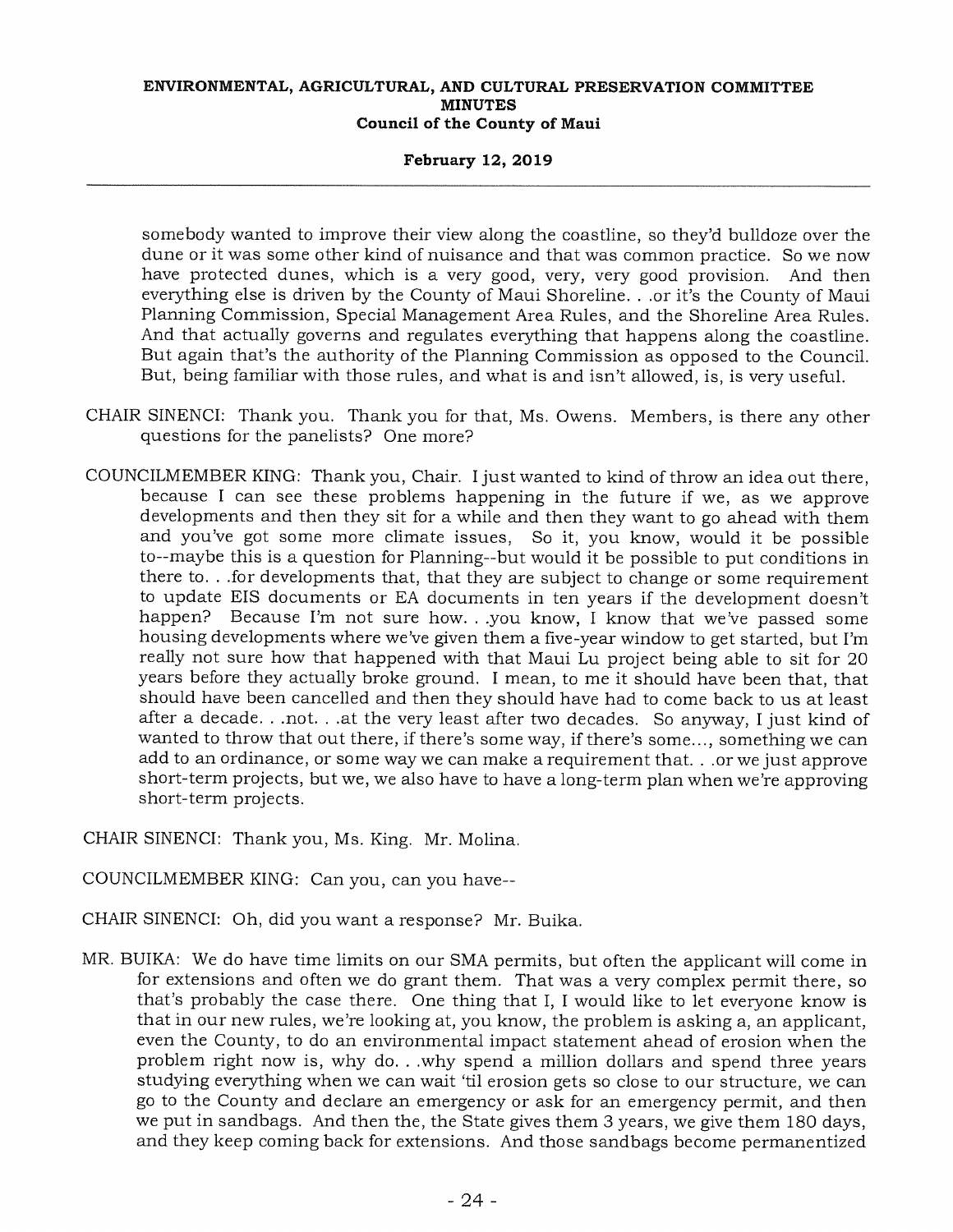### **February 12, 2019**

almost out there. Sandbags are our new sea walls, I like to say. But. . .so what we are doing in our emergency rules to address that is, if you wanna put sandbags out on our shoreline, you have to com..., you have to commit to the County within 90 days that you will explore--this is in our new rules that aren't codified yet--

- MS. OWENS: Proposed. Proposed.
- MR. BUIKA: --that we would, that you would explore alternatives with us, and look at all the permits associated with those alternatives for getting rid of that emergency, right? If it's an emergency situation, you should resolve it. So then at 180 days, if they want to. . .which is the length of our emergency permit. . .if they want to keep those sandbags out there, they're going to have to come up with a solution to the County and we will grant them another 180 days to move forward on that solution. If in 360 days, 365 days they, they still need to keep those sandbags out there, they will have to have a, an environmental impact statement or an environmental assessment contract underway, and moving forward with looking at alternatives. So we're attempting, through the emergency process, to, to eliminate this. Okay, we got our sandbags now, and we can sit back and just extend and extend and extend rather than finding a solution.

COUNCILMEMBER KING: Okay.

MR. BUIKA: So that's our proposed--

COUNCILMEMBER KING: Okay. But can I just.. .Chair--

MR. BUIKA: --in our proposed rules.

CHAIR SINENCI: Ms. King.

COUNCILMEMBER KING: --can I just follow up with.. .on the SMA, how, how often does it have to be... how long is it good for?

MR. BUIKA: SMA permits are usually good for  $3$  to  $5$  years--

COUNCILMEMBER KING: So there's been--

MR. BUIKA: --3 to 5 years.

COUNCILMEMBER KING: So there's. . .that means--

MR. BUIKA: So there is standard conditions where we have, we have. . .they have to start by a certain date, a certain time, and they have to be completed by a certain time.

COUNCILMEMBER KING: Okay, so that means that the Maui Lu's been given at least like 5 extensions? Is that what that means? And that's--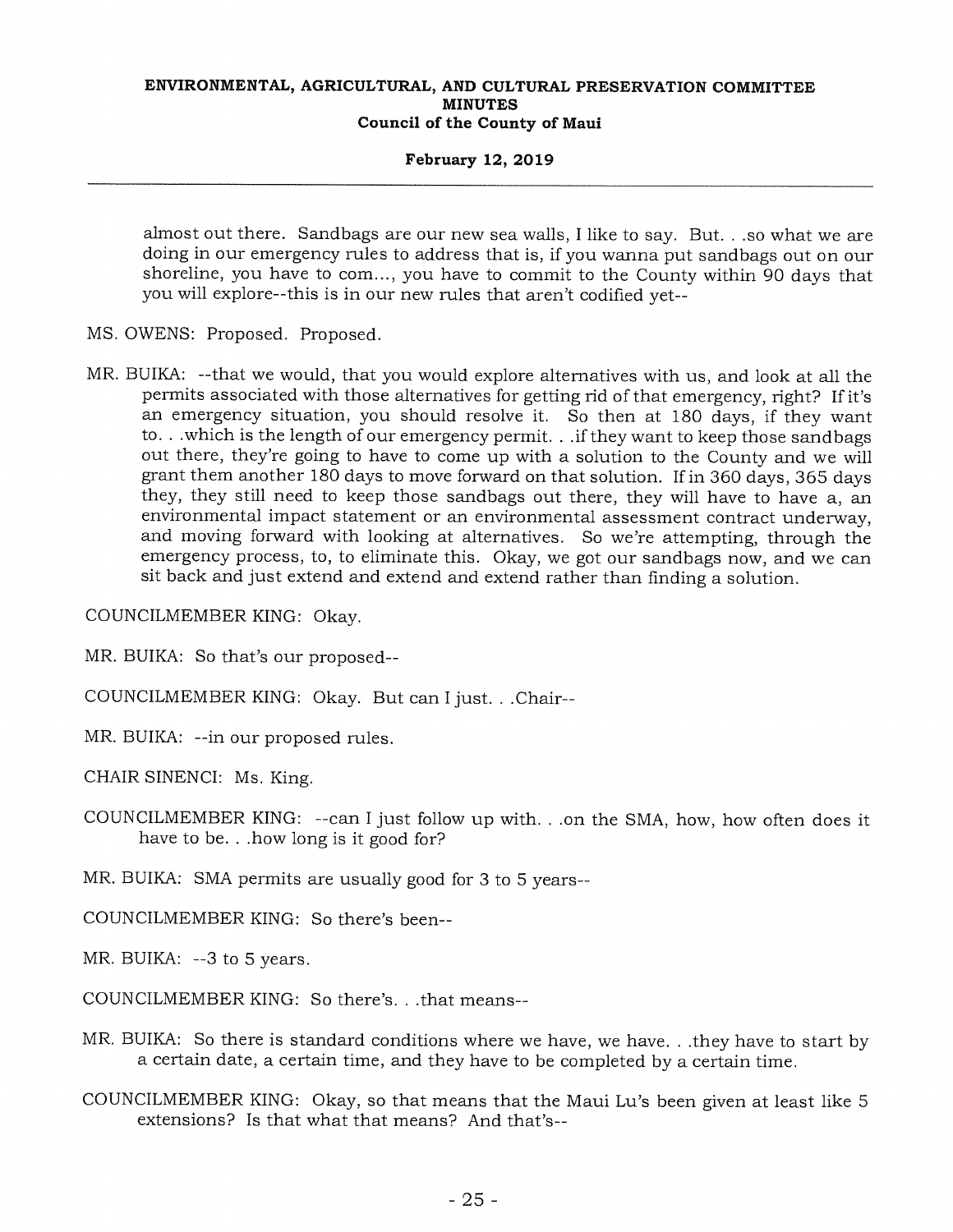### **February 12, 2019**

MR. BUIKA: I assume so.

COUNCILMEMBER KING: --it's been 20 years, so, you know, at some point, they should have just cut it off and made them change their plans, I think. But—

CHAIR SINENCI: Thank you--

COUNCILMEMBER KING: Yeah. Okay, thanks. Thanks, Chair.

CHAIR SINENCI: --Ms. King. Member Molina.

COUNCILMEMBER MOLINA: Thank you very much, Mr. Chair. Just basically one question with regard, with regards to the purchase of eroding coastal properties as a source for sand that could help replenish our public beaches, have you targeted any specific areas? I know in one of your responses, you mentioned the four bays, I don't know if that's in relation to that. And, now of course, you're well aware of the issue of sand mining that was a topic of conversation. I'm not sure if that may potentially conflict with the County looking at purchasing these eroding coastal properties that could provide sand replenishment. Can you respond to that? And I guess, basically, just what, what are the areas you would basically be targeting? Or properties?

CHAIR SINENCI: Who wants to answer this?

MS. OWENS: I can try to answer. . .if, if I understand your question correctly. The sand we're looking for to restore some of these shorelines is, is coming from offshore. So essentially, as the beach erodes over time, there's a loss from the beach. Often, some of that sand is deposited somewhere in the near-shore area. And then it's just a matter of going and finding it, making sure the quantity's there and the quality is right, and essentially. . .but what beach nourishment is, is recycling that sand back up onto that same system where it came from. In the past, the inland Maui sand had been used in a very limited way for some dune, beach dune and beach nourishment projects. But, it, it wasn't necessarily ideal sand for those purposes anyway, because of the sand quality characteristics. So, really, offshore is where you want to go. And a second part of that is, you know, West Maui is sort of our ground zero for where we're seeing the impacts of sea level rise and beach loss. And part of that is sand supply. The geology of our island varies, as you know, and so, in some places, like, like South Maui, we have a really wide, sandy coastal plain. So you go across South Kihei Road and far beyond, you dig in that soil, it's sand. It's beach sand. It's high-quality dune sand. Same for some parts of North Shore, you know, for Kanaha, through maybe Baldwin, and then it transitions to more clay-based system and bluffs. West Maui is variable. There are some very localized area where there's sand in the system in the backshore area. Kaanapali is one of those areas, and Kapalua Bay, to a limited degree, but lots of other parts of West Maui. Once we. . .we call it a sand-starve system because most of the sand we ever had was what was on the beach, and as it disappears, we transition into this land-based geology. It's what we call alluvium, it's runoff, from the West Maui mountains that's been deposited there. And so it's not a rich supply of sand to supply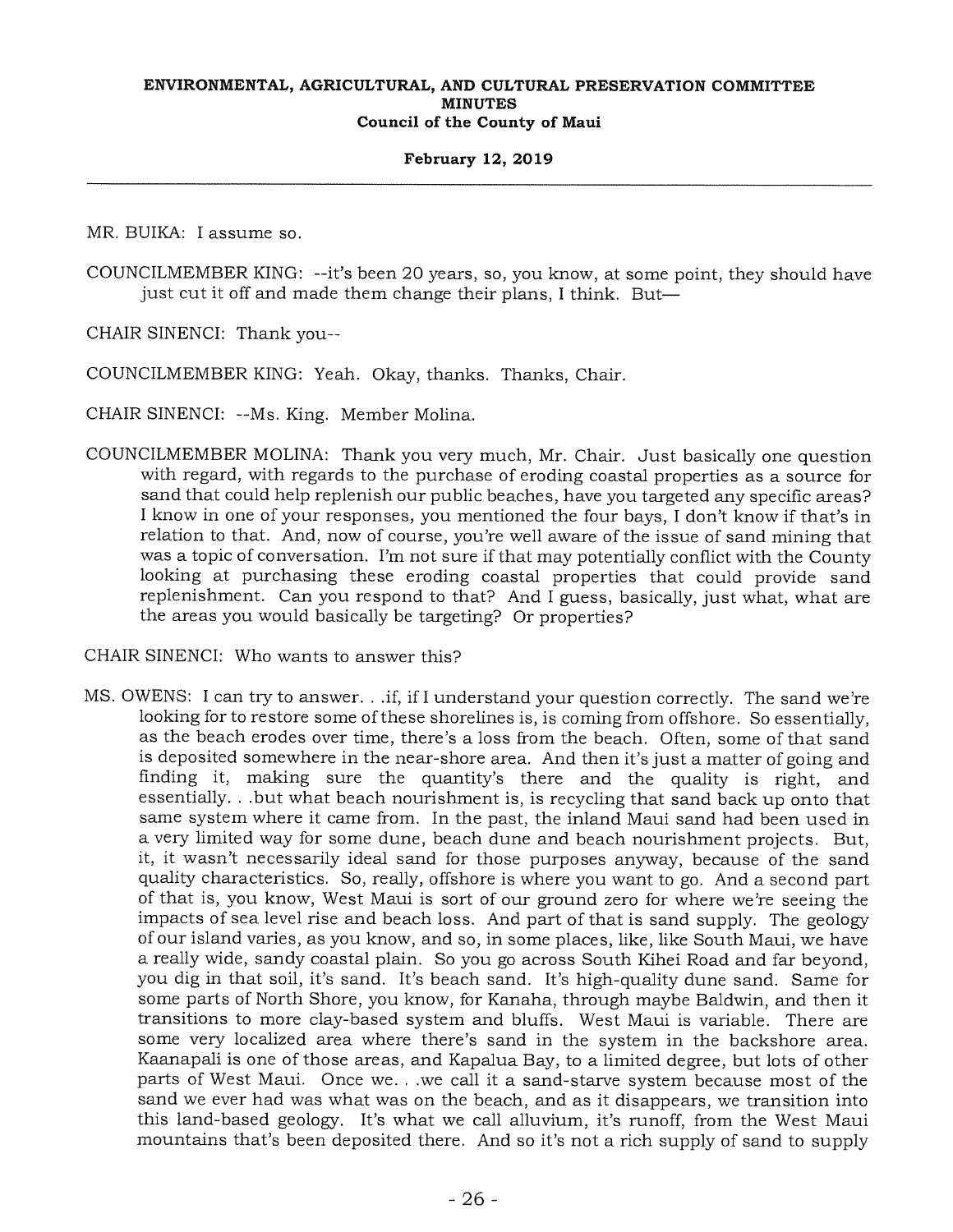### **February 12, 2019**

the beaches as, as shorelines retreat in the face of sea level rise. But again, everything is site-specific at. . .every site has to be looked at for these reasons.

CHAIR SINENCI: Thank you.

MR. BUIKA: One short comment?

CHAIR SINENCI: Closing--

- MR. BUIKA: Okay, yeah. Just to, to add to that, your comment about purchasing properties, that's all the rage is. . .managed retreat, purchasing properties. We hear about it every day from many constituents. And there are many ideas being thrown around. It's, it's at the point of. . .the conversation is still what to do. It's at the rhetorical what to do level, but how to do it is the difficult part that we still have not figured out, and it will take us a number of years. There is a brand-new managed retreat report coming out by Office of Planning any day now. But we're gonna have a conference call on it, similar in. . .well, it's not as big as the Sea Level Rise Viewer or Sea Level Rise Vulnerability Report, but we have focused on it at a Statewide level. So we're beginning to have the serious conversation about how to do that exactly.
- COUNCILMEMBER MOLINA: Thank you very much, that's good to hear. Thank you, Chairman.
- CHAIR SINENCI: Thank you. Members, thank you, all very good questions for our panelists. And looking at the time, we've passed our mid-meeting mark. And so we would like to take a quick break for our next presenter. But before we do, we would like to, the Chair would like to. . if there are no objections, I would like to defer this matter.

COUNCILMEMBERS: No objections.

# **COUNCILMEMBERS VOICED NO OBJECTIONS.**

# **ACTION: DEFER pending further discussion.**

CHAIR SINENCI: Okay, if there are no. . .we don't need a motion for this?

MS. FUJITA: No.

CHAIR SINENCI: Okay. So with that, we're gonna take a ten-minute break to 3:20. We would like to thank our panelists, Mr. Buika, Ms. Owens, for coming and, and sharing with, with the work that you've been doing.

MR. BUIKA: Thank you, Chair.

MS. OWENS: Thank you.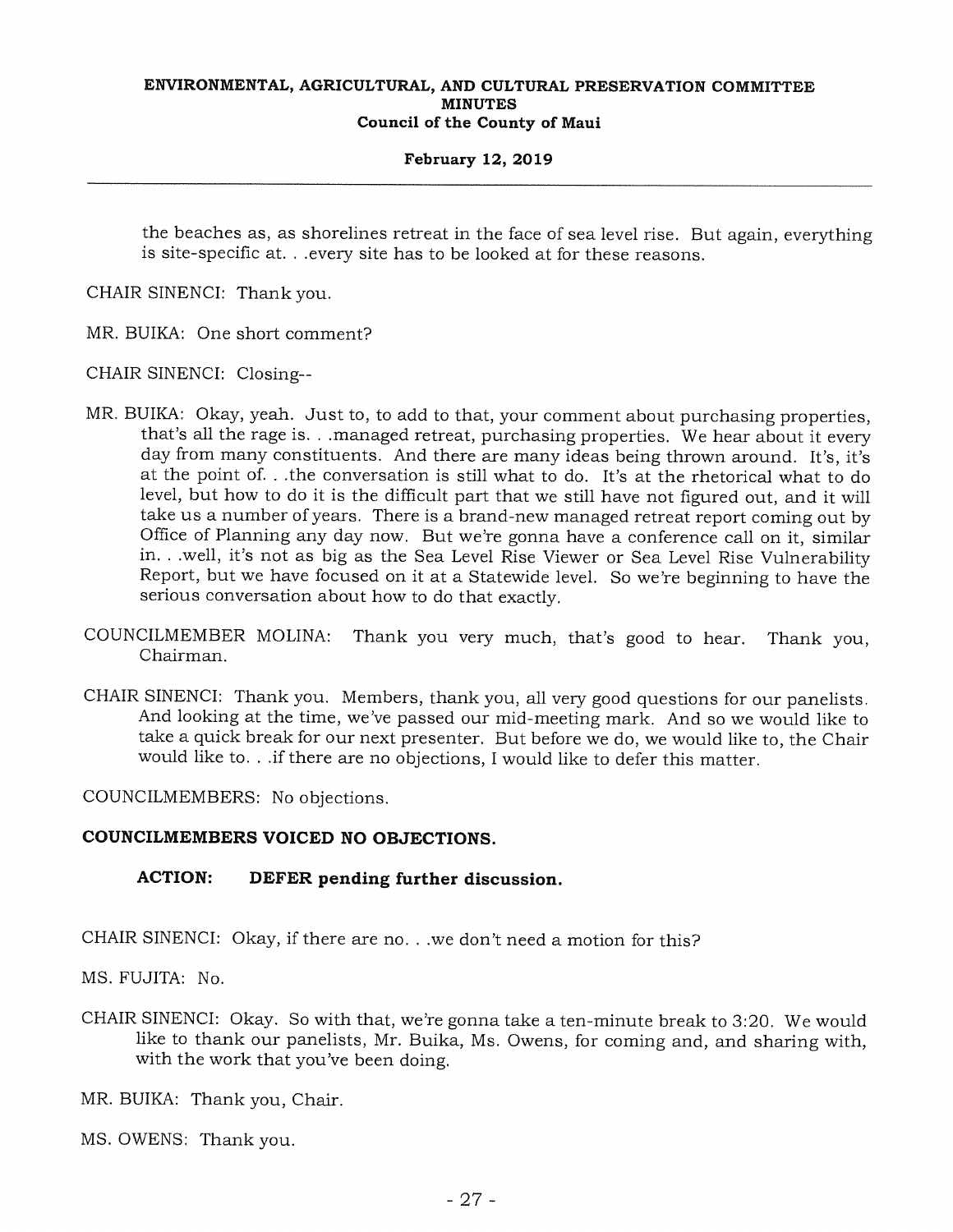### **February 12, 2019**

CHAIR SINENCI: Thank you. Recess. . . *.(gavel). . .* 

**RECESS: 3:07 p.m.** 

**RECONVENE: 3:20 p.m.** 

CHAIR SINENCI: . . *.(gavel). . .* Members, the February 12,2019 meeting of the Environmental, Agricultural, and Cultural Preservation Committee will now reconvene. It is 3:20 p.m.

COUNCILMEMBER SUGIMURA: Put your mic closer.

# **ITEM EACP-17(1): MATTERS WITHIN THE COMMITTEE'S SUBJECT-MATTER JURISDICTION (COUNTYWIDE POLICY PLAN AND MAUI ISLAND PLAN GOALS, OBJECTIVES, POLICIES, AND ACTIONS)** (RULE 7(B))

CHAIR SINENCI: Our second item, Rule 7(B), discussion on Countywide Policy Plan and Maui Island Plan Goals, Objectives, Policies, and Actions within the EACP Committee Subject Matter Jurisdiction. Members, as you know, when the Council Standing Committees were established at the start of this term, each Committee had one or more objectives from the General Plan set forth under this subject matter jurisdiction. The EACP Committee has within its jurisdiction two objectives, one, to protect the natural environment, and two, to preserve local cultures and traditions. We have requested the Department of Planning provide the Committee with a general overview of the County Planning framework, framework, as it relates to environment, agriculture, culture, and historical resources, as these are the matters of the EACP Committee that we'll be dealing with. I've asked that the Members bring with them to the meeting their copy of the Count..., Countywide Policy Plan and the Maui Island Plan. For those Members who may not have a hard copy of the Maui Island Plan, please access it on your electronic devices. We are grateful to have Pam Eaton from the Department here today to assist us. Welcome, Pam. And with that I'll--

MS. EATON: Thank you, Chair.

CHAIR SINENCI: --yes, and with that, Ill ask Ms. Eaton to, to begin her presentation.

# . . . *BEGIN PRESENTATION . . .*

MS. EATON: Thank you, Chair, and aloha to the Committee Members. I wanna thank you all for this opportunity to deliver the presentation. I also wanna especially thank you for highlighting the importance of understanding, by your membership, by your Members, as to how the purview of the Environmental, Agricultural, and Cultural Preservation Committee should align to the goals, objectives, policies, and actions of the Countywide Policy Plan and the Maui Island Plan. So, thank you for that. I wanna start out by saying, when I was working with, Chair, your staff, in putting this presentation together,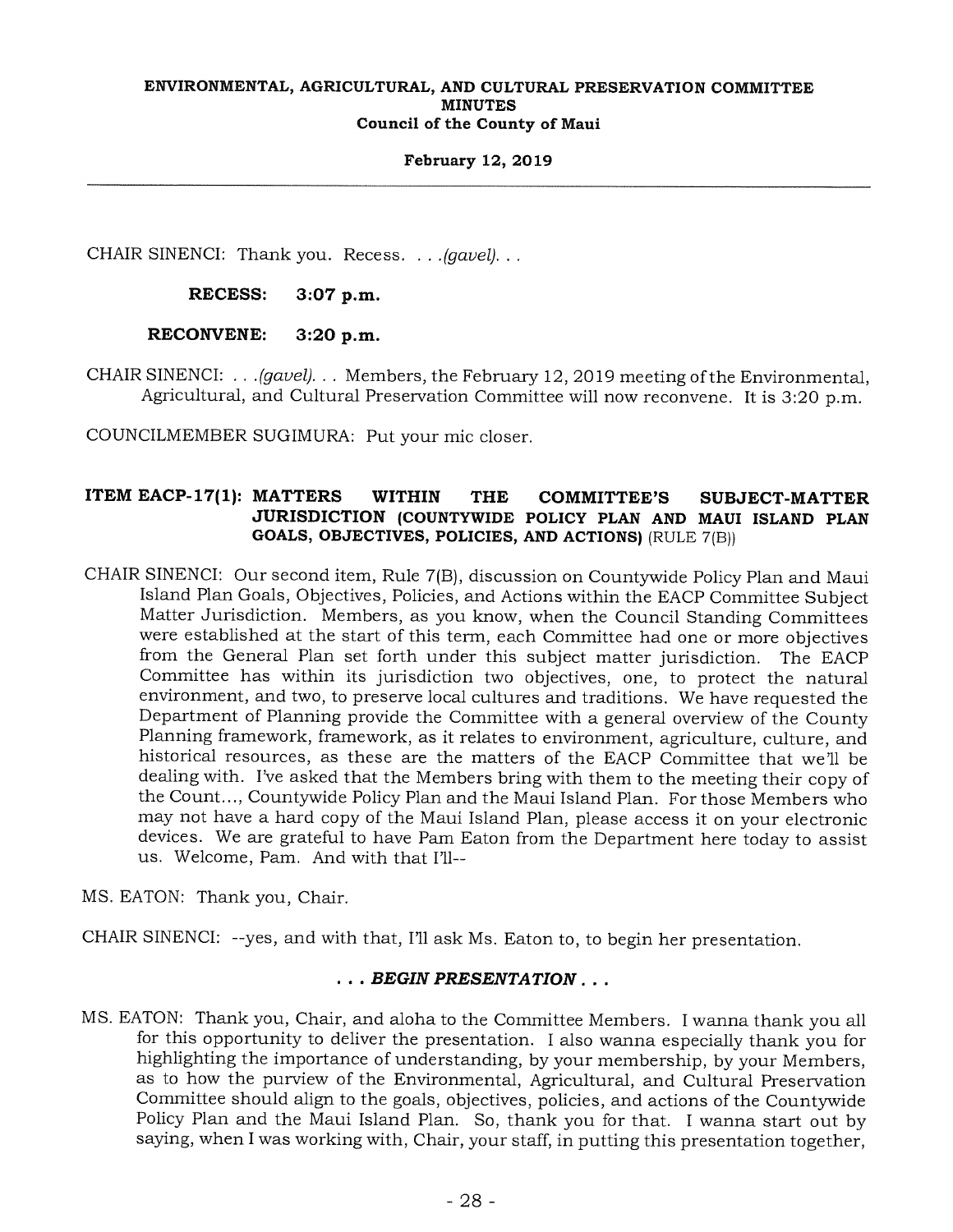### **February 12, 2019**

it's, it's a huge amount of knowledge and information. And thank you for bringing your Countywide Policy Plan and your Maui Island Plans, 'cause those are critically important documents that I'll be referring to. And I'm kinda glad I took this tack, because the previous presentation, which is also critically important to the purview of your Committee, took quite a bit of time, which is great. I think even then it's hard to cover everything that's involved in that aspect. So, today, what I plan to do is part 1 of 2 parts. Part 1, what I'd like to do today is to basically provide you with an overview of how the Maui Island Plan and the Countywide Policy Plan, the general planning framework for Maui County, if you will, with specific reference to the purview of your actual Committee. Part 2, which I've discussed with Chair and your staff is to do that deeper dive into the specific goals, policies, and actions and objectives of your Committee and how that relates. And so right now is basically the actual request that came from the Committee asking us to review this information. So in terms of the planning framework for Maui County, which is important to how you guys are gonna be looking at your agenda items and so forth, with specific reference to environment, agriculture, and cultural resources, I think what's important to understand--and this diagram says an awful lot. And many of you have seen this before, many of you are very familiar with this. Some of you, this may be new, and that's okay. So, basically where we start, we refer to this as the General Plan, and basically these are planning documents that are kind of the core, if you will, the planning framework for Maui County. The first one, that you all have a copy of, is the Countywide Policy Plan, and the Countywide Policy Plan was passed in 2010, but the effort to put it together started in 2003 and there was a very intensive effort. Many of you may have been involved in that effort, with regard to community engagement, in terms of really identifying what is important with regard to specific policies that are gonna frame, basically, not only the Maui Island Plan but also, also the County. . .the Community, Community Plans as well. So that overarching policy document is. . .we refer to the Countywide Policy Plan. That was passed and approved by the County Council in 2010. The next document, which is a regional planning document, really the first regional planning document, is what's referred to as the Maui Island Plan, the MIP. And that, as many of you probably know, and also involved an intensive community engagement and public effort, and that was passed by the County Council in 2012. The Maui Island Plan, as I mentioned, really goes through and identifies. . .which I'll get into in the next couple slides, regional type of issues throughout Ma..., Maui Island. The other component of this planning framework that you guys will become familiar with and be utilizing are the Community Plans. I'm sure many of you are familiar with the Community Plans. And what I'd like to point out in this slide is we've sort of color coded so you can become familiar with the Community Planning Districts and then to the left, where it says Community Plans, that is the date of when the latest Community Plan was passed. I do wanna say happily that we need to amend the Molokai one because in fact, it was passed in 2018, which we can do that, Lanai was passed in 2016 by the County Council, and then to the left, West Maui, Kihei, Wailuku, Makawao, Paia, Hana, those Community Plans. A question I frequently get asked is, who decided the order? And the County Council decided the order, I was not around then. I'm not sure what the rationale was, but they did decide the order, and that is in Resolution 13-13, if you'd like to look into that. So our first document is the Countywide Policy Plan that your Committee asked and staff asked me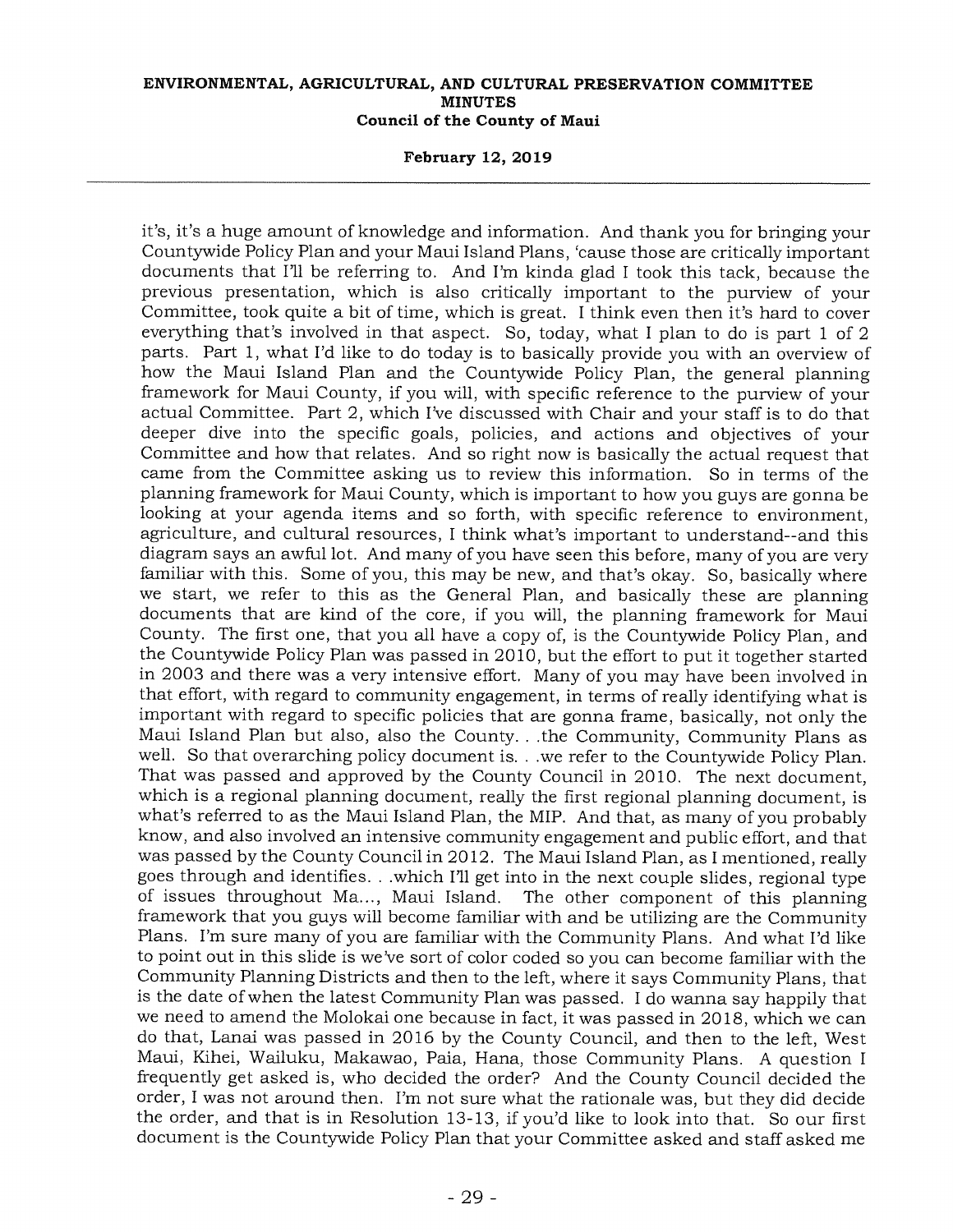**February 12, 2019** 

to comment on. And as was mentioned, as you mentioned, Chair, you know, the primary two core themes for the EACP is protect the natural environment and also preserve local cultures and traditions. The reason why I wanted you to bring your document. . .because I don't wanna sit here and read to it from you. . .to you, but I wanted to point out some really important principles that sort of apply to not only the Countywide Policy Plan, also the Maui Island Plan, and through all of our efforts and the updates to the Community Plans. I think they're really critical. There's ten core principles that are located on the screen as well as in the Countywide Policy Plan. They're on page iii. Essentially, getting very specific, core principle number one, "Excellence in the stewardship of the natural environment and cultural resources," and core principal number five, "Honor for all cultural traditions and histories." Obviously, those would directly relate to your specific Committee. In terms of the purpose of the Countywide Policy Plan, and again, you can find those in those beginning pages, essentially the Countywide Policy Plan. . .and this is a direct quote. . ."will provide the policy framework for the development of the Maui Island Plan and the nine Community Plans." I think the thing that's also really important is if you flip back, almost to the very first page, well, ii, and that's the vision statement. When you develop a community plan, or even the Maui Island Plan, what's critically important. . the first stepping stone, if you will, is the vision. The vision should reflect the values of the community. The vision, by the way, should be created by the community. So to me, looking at this vision, the Countywide Policy Plan vision, is extremely important. Because this should, if you will, cover a lot of the decisions that you make. It should cover a lot of the decisions, quite frankly, that many of these County Council committees make. So I think it's important. . .a lot of times we just flip right by it. . .I think it's really important to take a look at the vision. Now if you take a look at, for example, the Lanai Community Plan vision, the Molokai Community Plan vision, and even now as we're working in West Maui, these visions are very consistent in nature. And I just think it's very, very important to take a look at this vision to understand the consistency in what we're trying to protect. What I also think is really cool. . .or the core principles, which basically look to implementing that vision, and the opening sentence is, "To accomplish our vision, the people of our islands must foster and respect the Aloha Spirit. We must consider the future generations of Maui County and be true to these core principles." The second document that's really important that you guys either have on Granicus or in front of you, is the Maui Island Plan. As I mentioned earlier, the Maui Island. . .whoops. . .the Maui Island Plan functions as a regional plan and addresses the policies and issues that are not confined to just one Community Plan area. These typically would include regional systems, such as transportation, utilities, infrastructure, and growth management for the Island of Maui. Also contained in the Maui Island Plan, which I think is important as you do your Committee work, to look at and become familiar with, is the directed growth. And that's in Chapter 8. As you look at the directed growth chapter, it covers the various sections and regions throughout Maui. In the beginning of each, in the beginning of each section, it makes recommendations with regards to regional facilities that are recommended, that are needed. And again, this is based on the population projections that were developed as part. . .as the. . .of the Maui Island Plan. Finally, a third thing that's very important, are the CIP priorities. And that's also a part of the Maui Island Plan, contained in Chapter 10. I, I do want to point out,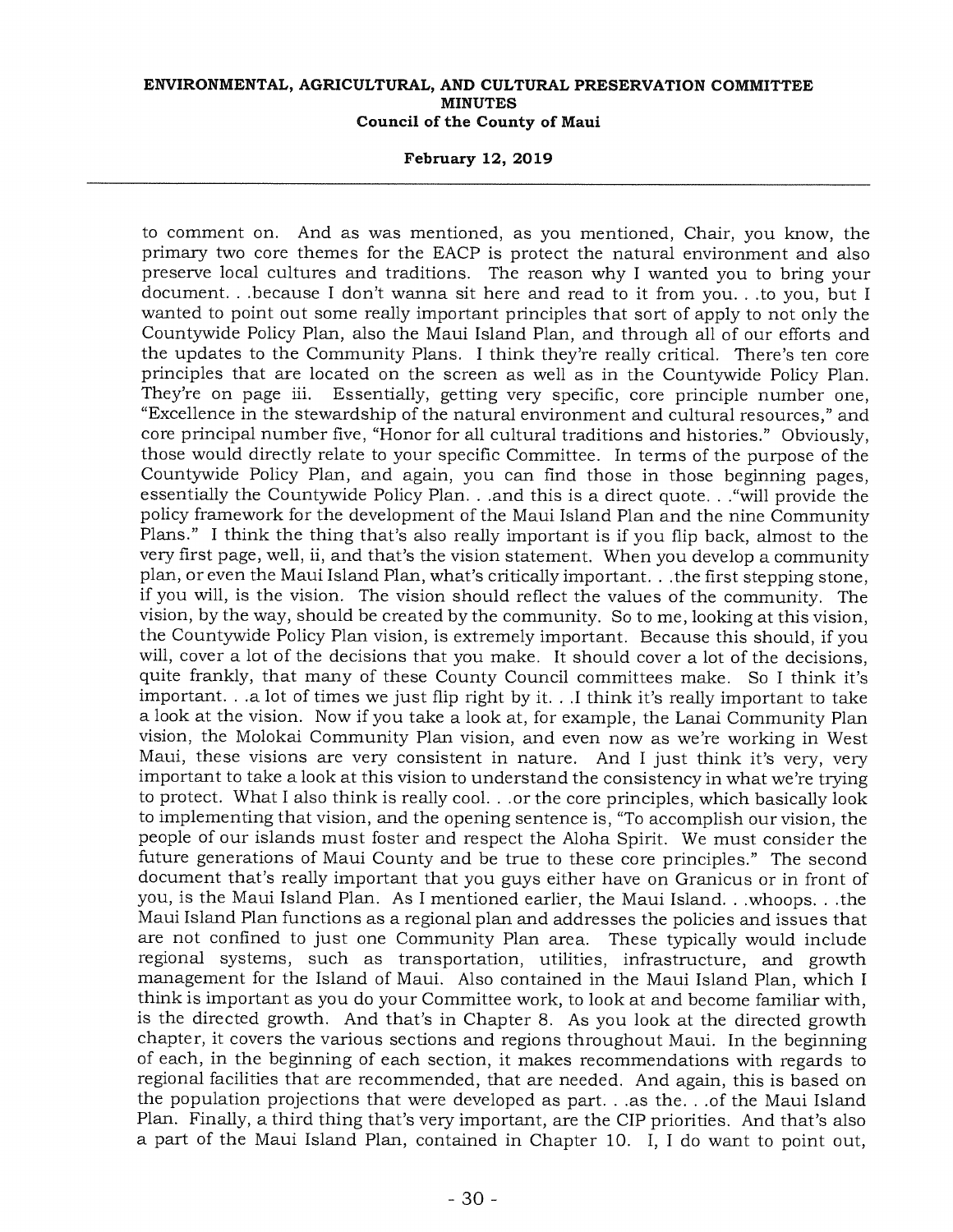**February 12, 2019** 

because Ms. Flammer had asked us to go through this, that with regard to the Maui Island Plan and the Countywide Policy Plan, not wanting to just sit here and read it to you, but I think understanding various things within the Maui Island Plan and the Countywide Policy Plan that relate to you and the work you'll be doing is, is really important. So if you go to chapter 8-9, chapter 8, page 9, again, we have guiding land use principles. And I think the ones that specifically pertain to the work your Committee will be doing. . .the very first guiding land use principal. . .is respect and encourage island lifestyles, cultures, and Hawaiian traditions. The second one, promote sustainable land use planning and livable communities, and even within that the, the sixth item that's mentioned is protecting and enhancing natural environmental resources. And then number 8, encouraging energy and water-efficient design and renewable energy technology. Again, those go back to your Committee's mandate and purview. Number 5 of the guiding land use principles from the Maui Island Plan, protect open space and working agricultural landscapes. Number 6, protect environmentally sensitive lands and natural resources. And then the final guiding land use principal, which, quite frankly, I think, applies to every single County Council Committee, promote community responsibility, empowerment, and uniqueness. And I think that kind of falls with all of the Committees and the important work that they do. So, I mean, that's kind of the "what," and again, we can do a deeper dive, but really, I think what's also important in your work and a lot of what you do is the "why." Why is this so important? For the last year and a half I've been working with West Maui. Of course, this comes up constantly. And so, I think in looking back to your mandate and your purview and what you guys do, as you all, I'm sure, can respect and appreciate, much of what you're doing with the various items you're gonna be addressing is managing change. You just heard an amazing presentation for the past two hours on how critical change is, and I might add, the impacts of sea level rise and the impacts of climate change are not necessarily in our existing community plans. So much of what you'll be faced with is managing change, and decisions that you guys need to make in terms of how you choose<br>to manage that change. And in addition to the environment, protection of the And in addition to the environment, protection of the environment and cultural and historic traditions and values, it's looking at renewable energy and looking at things such as, what is the importance of transit? Of taking the bus? How does that relate to the environment in terms of, you know, air emissions and so forth? Even more important is how to preserve community character with regard to cultural and traditional practices. So managing change is important. And I'm sure, as particularly the new Councilmembers are finding out, the critical need to. . .of balance, and the challenge, yeah? Balance. Because in the Community Plans, and in the Maui Island Plan, every single chapter is dealing with things such as, how can we strengthen our economy? How can we create more jobs? How can we build and develop and locate houses that are affordable? How do we preserve our viewscapes, our environment, our critical ecosystems and habitats? And oh, by the way, how do we balance all those values? That's gonna be very, very challenging. So making those tradeoffs and understanding basically what they're grounded in. . .the role of the Maui Island Plan and Countywide Policy Plan. . .is extremely important, and I suspect, will be one of the most challenging things you have before you. Finally, I think what's important to the work that you do, and many of your serve on many other committees, is understanding, identifying, and seeing the connections, the synergies, and the systems. For example,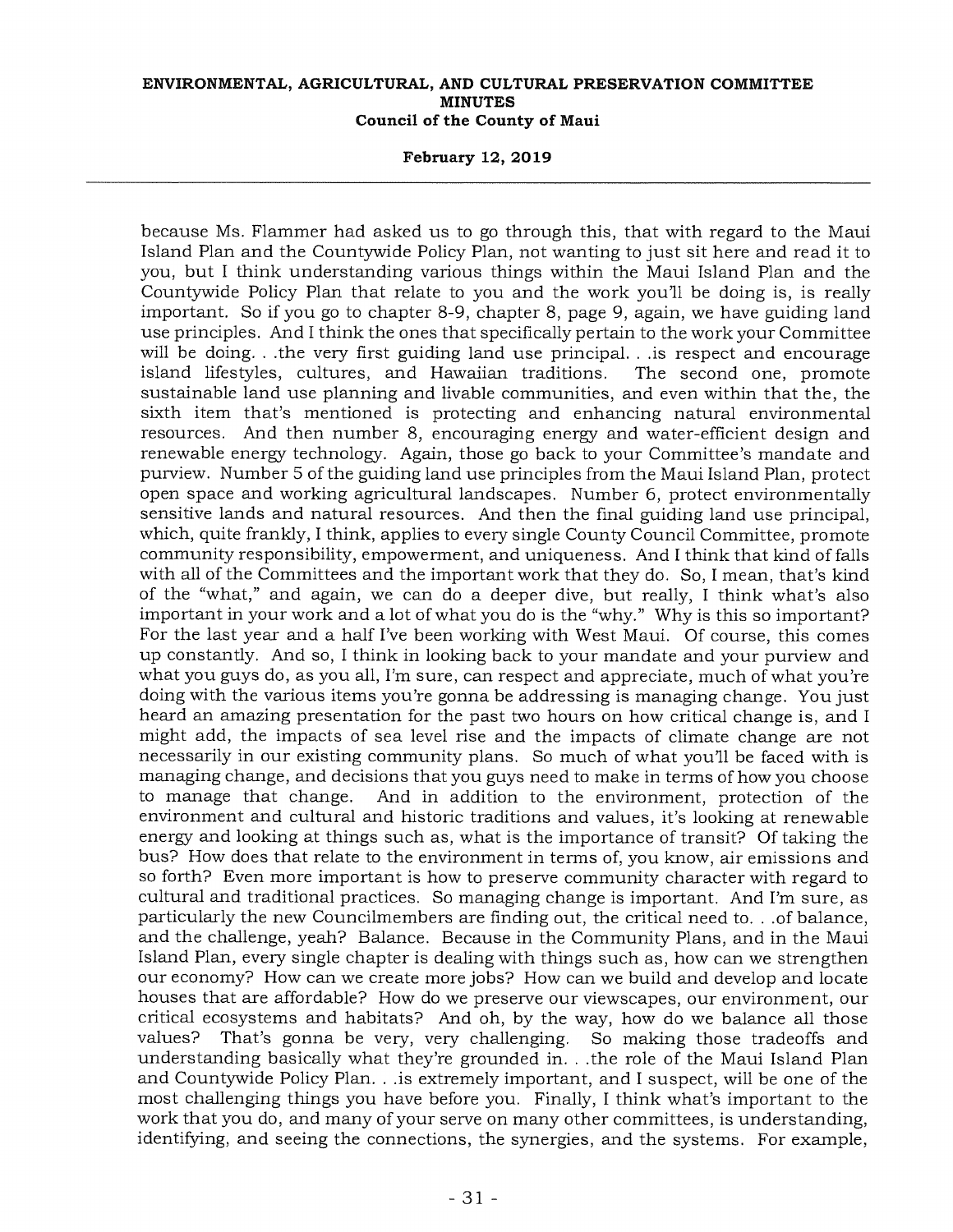### **February 12, 2019**

last week, we talked in the Multimodal Transportation Committee about transit-oriented development. So as an example, with TOD, TOD talks about affordable housing, the critical importance of that, how it's linked to jobs, and linked to services. . .people who live in those areas. . .to work and then get. . .have access to services. How can they get around, in terms of mobility and transit? And oh, by the way, walking, biking, and so forth is healthy, protects the environment, protects people's health. So, I guess the point I'm making is that several of these many, if not all of the County Council committees, will be dealing with identifying these connections, respecting and understanding them, the synergies, and the systems and how they're all related to one another. And I think that's important to understand that, as you're dealing with your agendas, as you're dealing with those items, and then really understanding the context and what the Maui Island Plan and Countywide Policy Plan says. So, to be continued, wanted to provide. ..I mean it's already after 3:40, so I'm happy to, to have a discussion with you all, take questions, but also really look forward to coming back, to really do a deeper dive into, for example, in terms of the environmental resources, agriculture, cultural and historic. I've got Annalise Kehler, who is our CRC guru expert who absolutely wants to come back, Michele, myself. . .so we can have this deep discussion. And, Chair, if there is time, you know, maybe in one of your Committee meetings, then we could really devote a fuller discussion. But I felt at this time, it was important to at least introduce the framework, and then I'm happy to answer any questions as it pertains to that. And that's, that's. . .that's what I have for now. Like I said, part one.

# *. END PRESENTATION . . .*

- CHAIR SINENCI: Thank you, Ms. Eaton. I had a question about this. And, and looking at our, our focus in this Committee about protecting the natural environment and preserving the culture and traditions. How do we take this to, to creating some of, some of the resolutions and ordinances that by, by, by looking at this plan and, and utilizing, you know, the, the wording that's in here? And the next step is to, to. . .as, as policy makers, how do we bridge this. . .from this document to actually making policies in this Committee?
- MS. EATON: That's a fair. . .that's a great question. Thank you. So, I think one suggestion I would have is for. . .as important as it is to look at the chapters identified, I think you might wanna start with the implementation chapter. Because in the implementation chapter, Chapter 10, it identifies, it identifies actions as well as policies and even projects and programs that need to be done. So, within the purview of your Committee, you might wanna start there. And then even take a look at, for example, some of the Community Plans to see what has or has not been done there. Tomorrow, you will hear about in the Planning Committee, . .there'll be a report on basically the status of what's been implemented and so forth. So I, I think that's the first place to start. But, for example, there has been a sea level rise resolution as well as an executive order from the Mayor, and that came up of basically the acute problem, not only long-time chronic, but the very acute problem of how sea level rise and coastal erosion is impacting Maui County. It also had great timing in terms of the ICAC report being released, and a lot of the work that's been done around the State of Hawaii, and the necessity of addressing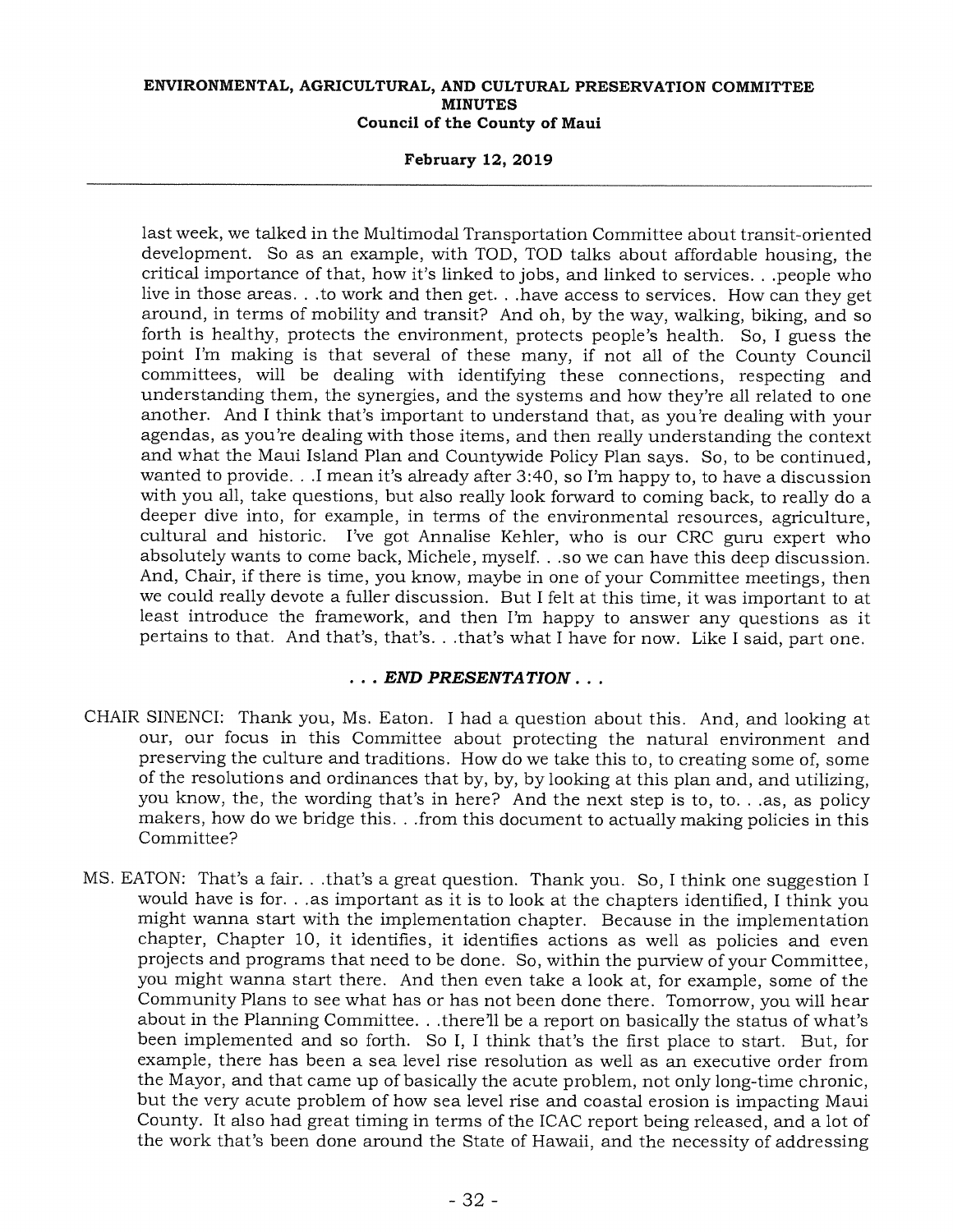### **February 12, 2019**

sea level rise. So, I, I think maybe that one of the first things to do would be to take a look at the implementation chapter as it pertains to those specific areas, and then, you know, see as issues are coming forth, how to address those issues in terms of what'll be relevant. I think policies can be extremely important, but I think it's also as critically important to follow those policies in a consistent matter, even when it's difficult.

- CHAIR SINENCI: Just a follow-up question. Do you think some of the existing policies might need to be, I guess, tweaked for, for more updated usage?
- MS. EATON: I'm sure they can. Absolutely. I think, for example, as better information is available. . .I mean. . .for. . .I mean I'll take an easy one. And I say "easy" meaning, sea level rise, right, and the impacts of climate change. Because we now, as Tara mentioned, have this incredible report and phenomenal source of data, not just scientific data with specific regard to, for example, wave run up and so forth and what. . .and the impact that's having, and the value of the properties, and the loss, and the vulnerability. We also have the digital Viewer, which is incredible. That gives you geospatial data so you can really look at the impacts and projections for the future. All right, that's something very concrete, and that's sea level rise and impacts of climate change. But, for example, when it comes to cultural, and historic traditions and values, I think that's something where you really have to be in tune with. . .as things have transpired over the past however many years, how have those, perhaps, not been realized? Where are they in danger, and then what could be done? And I think that's important in terms of reaching back to the community and stakeholders and interest groups and getting that read from them.

CHAIR SINENCI: Thank you. Members, any questions for Ms. Eaton? Mr. Molina.

COUNCILMEMBER MOLINA: Chairman, no, no real questions at this time. As Ms. Eaton has explained, this is just sort of an intro for us. But I certainly appreciate the, the long hours of work she and the Planning Department put into this plan, which has taken years upon years, and a lot of public input. So, that's just my comments for today, and I appreciate the presentation. Thank you.

CHAIR SINENCI: Thank you. Member Lee, any comment?

COUNCILMEMBER LEE: No. Thank you.

CHAIR SINENCI: Member Paltin.

- COUNCILMEMBER PALTIN: Thank you for your efforts. I look forward to hearing more tomorrow.
- CHAIR SINENCI: As, as Ms. Eaton mentioned, they will be going more into the Community Plans tomorrow in the Planning and Land Use Committee. Member Sugimura, any comments?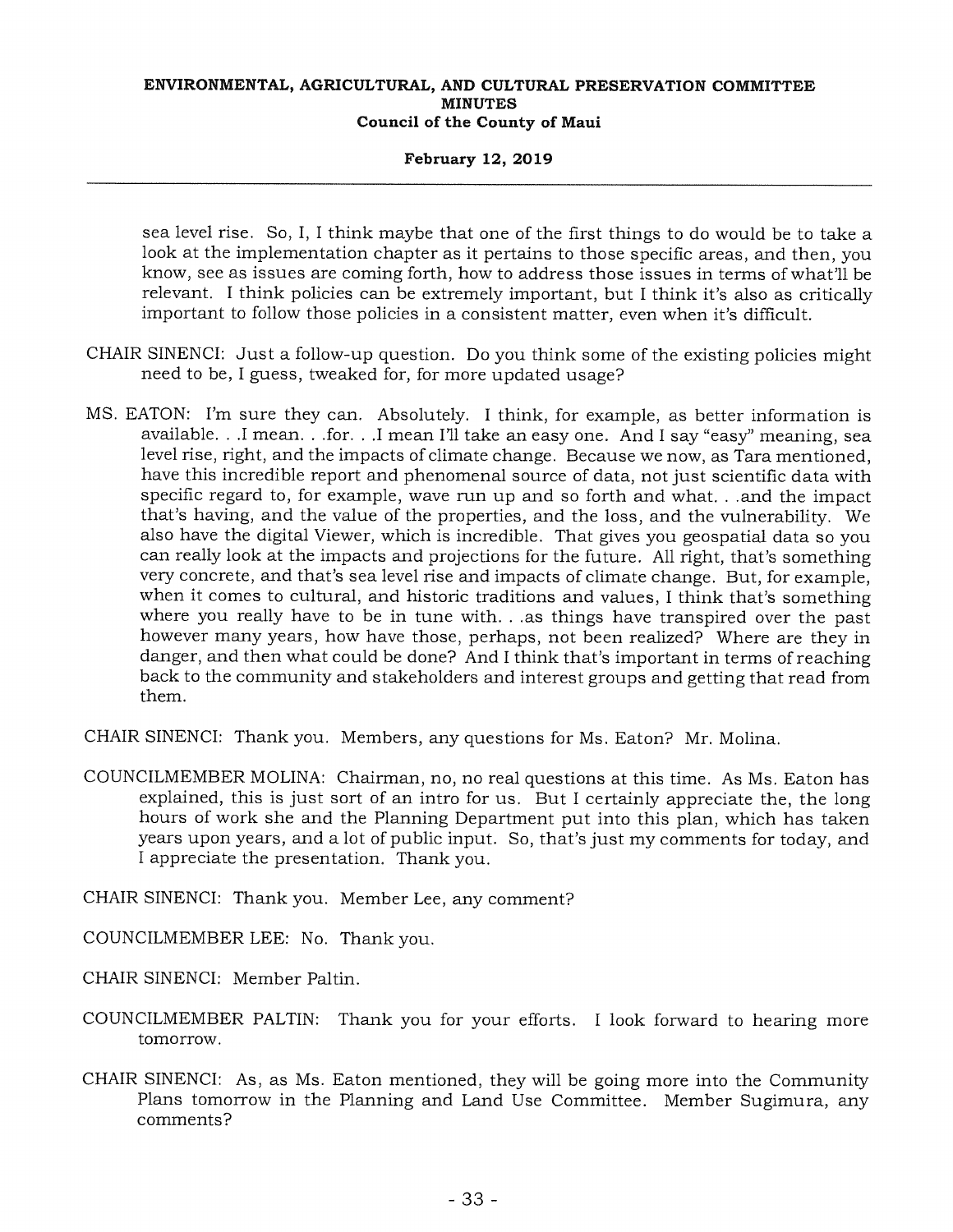### **February 12, 2019**

COUNCILMEMBER SUGIMURA: I just appreciate the, the explanation. I've been through the Maui Island. . .Molokai Island Plan, and, and seen the. . .really the details that, you know, you pulled together in your long-range planning group. I appreciate yourself and Ms. McLean. It's tough work, and how to integrate the communities' voices in it, you know, and making sure that people don't feel like they're being excluded is, is always an important thing. And I see. . .the outreach that I see you doing with the, the West Maui Plan is exceptional, and I want. • .I'm a we Maui or we, we are Maui. . .I'm on your e-mail blast, so I, I get to see what you're doing. So, appreciate that and I just want to say, from the Council, I'm here to help you, if whatever you guys need, to make sure that your work works smoothly and you're able to execute the difficult job that you have,  $so--$ 

MS. EATON: Thank you.

COUNCILMEMBER SUGIMURA: --thank you.

CHAIR SINENCI: Thank you. Member Kama.

- VICE-CHAIR KAMA: I just wanna say, again, thank you, Ms. Eaton, for your presentation. And you're right, I wish we could have dove deeper into some of the things, because I think it's interesting. I mean I don't sit on the Planning and Land Use Committee, so. . .and I usually end up having other meetings while you all are meeting. . .but I think it's interesting that for us to really know this like the back of our hand, the Countywide Plan and Maui Island Plan, because then when we help our communities to create their Community Plans, to me, it's like an overlay. This is the Maui Island Plan, the big plan, then you have the Countywide Policy Plan, that lies on it, and then you get the Community Plans, and it's supposed to look like one, wonderfully great community working and thriving together. But sometimes I see conflicts, because when you talk about the traditional culture, and some of these conflicts we're having today, I'm, I'm at a loss as to how to resolve some of those things. We live in the 21st century, and yet we have to. . .we bring forth some of our 14<sup>th</sup> and 15<sup>th</sup> century traditions, and, and we have to live in balance, like you said. And I'm just looking forward to how we're gonna be able to make that happen. 'Cause I think we can. I think as native people, we've always walked in two worlds, and sometimes three, depending on, you know, how much blood you got going on in your veins. But I think it's important for us to understand this process, and to know that this is a process that will be able to help our people to be able to bring forth their culture, their tradition, and their language. So thank you very much for doing this for us.
- MS. EATON: Thank you.

CHAIR SINENCI: Thank you. Ms. Eaton, any response or comments?

MS. EATON: Just that I do look forward to part 2, and delving into the issues that Councilmember Kama brought up. That's gonna be very important. And it's gonna be very full. I, I mean it's, it's a huge amount of information. Any ideas you have as we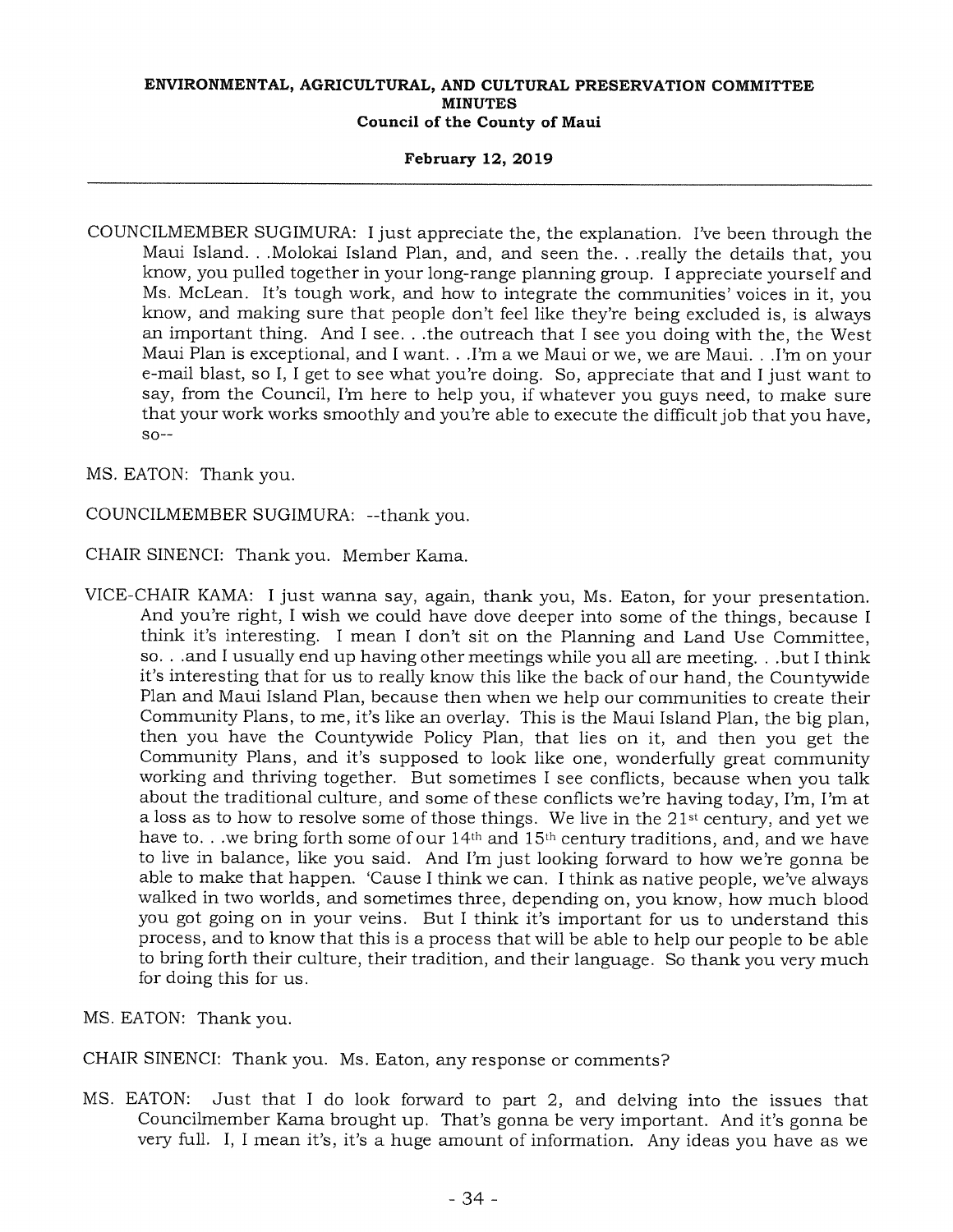### **February 12, 2019**

develop that, I'm, I'm absolutely open to. We are working with your staff, and I appreciate that. But, sitting here and reading to you the information in the books in front of you, I don't think is useful and helpful. And I do think we need a lot of time to do that. But I think it's super valuable, and really appreciate the opportunity.

- CHAIR SINENCI: Yes. Thank you, Ms. Eaton. Members, so you've been kind of given the Countywide Policy Plan, and the Maui Island Plan, to look over and look at some of the actions and the implementation efforts within it. And I think we can use. . .these are important tools as, as Coun..., Councilmembers to go back into our communities, when we do, to share some of these important plans with them and to include them in the process, especially when the Community Plans will be coming through your own communities. So, if there are any other questions or comments from the Members? Ms. King.
- COUNCILMEMBER KING: Just, Chair, it's been for some of these communities over 20 years since their review and we have got. . .and I, I think this is probably a subject for the Planning and Land Use Committee. . .but we've gotta find a way to go simultaneously into these communities and get this community engagement started. Because being on that long list and waiting 'til your, your number comes up is really just not gonna cut it for these communities. The next one after this is South Maui, but then, you know, if you're in, in Haiku and Wailuku, and then we get down, you know to Ka..., I can't remember the exact order, but by the time we get to the last one on this list, it's gonna be 30+ years. And we just have to find a way to do this quicker. Thank you.
- CHAIR SINENCI: Yes. I concur, and I believe we're gonna start that conversation tomorrow morning at 9 o'clock. So that said, Members, if there are no other objections, the Chair will defer this matter.

COUNCILMEMBERS: No objections.

# **COUNCILMEMBERS VOICED NO OBJECTIONS.**

# **ACTION: DEFER pending further discussion.**

CHAIR SINENCI: And so, no objections. Thank you, Ms. Owens, of the, of...

COUNCILMEMBER SUGIMURA: . *.(chuckle). . .* Ms. Eaton.

CHAIR SINENCI: . .sorry, it says—I'll cross it out right now--and the Deputy Corporation, Ms. Richelle, for being here. If there are no further business before the Committee, this meeting of the Environmental, Agricultural, and Cultural Preservation Committee is adjourned. Thank you. . . . *(gavel) . . .*